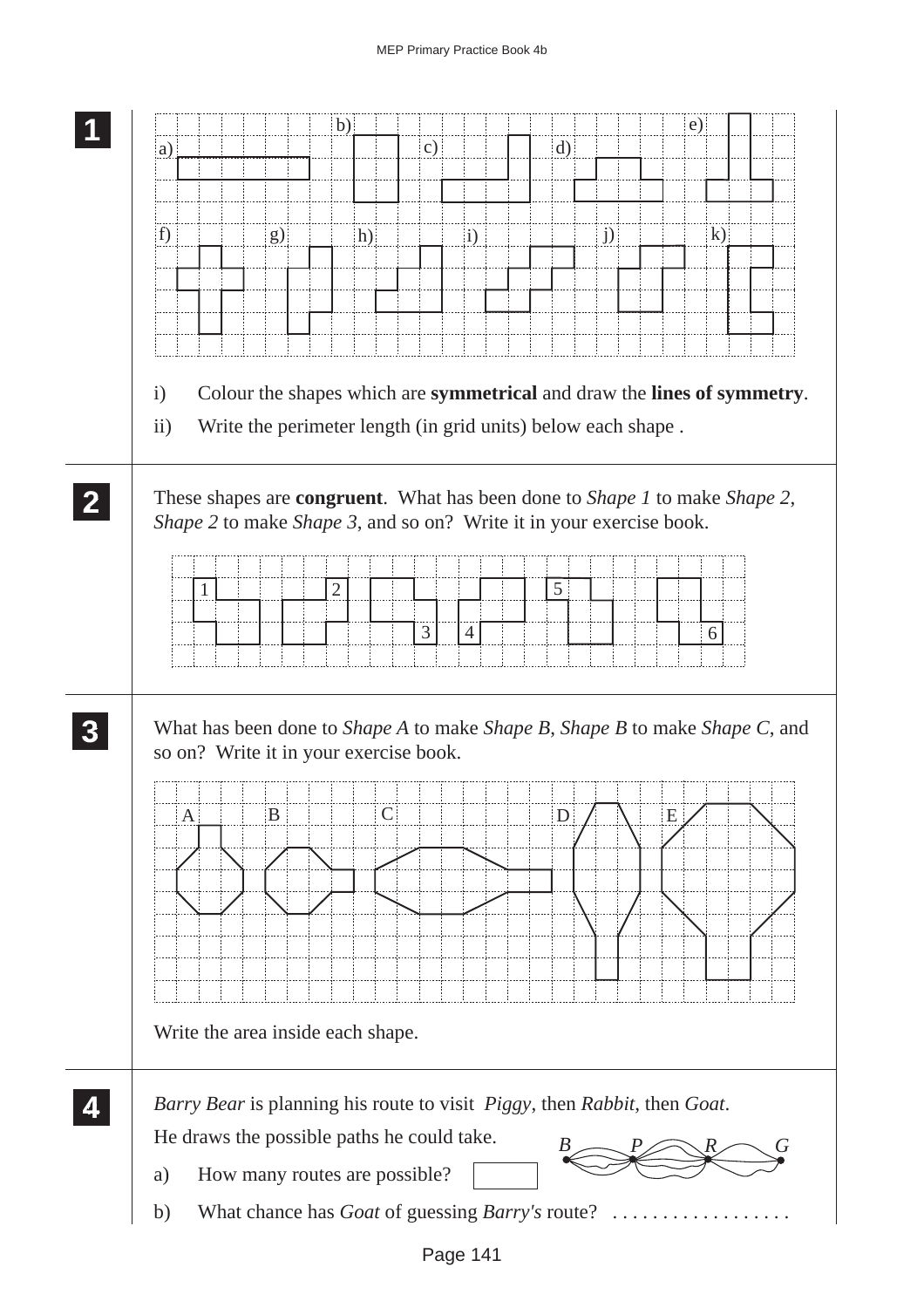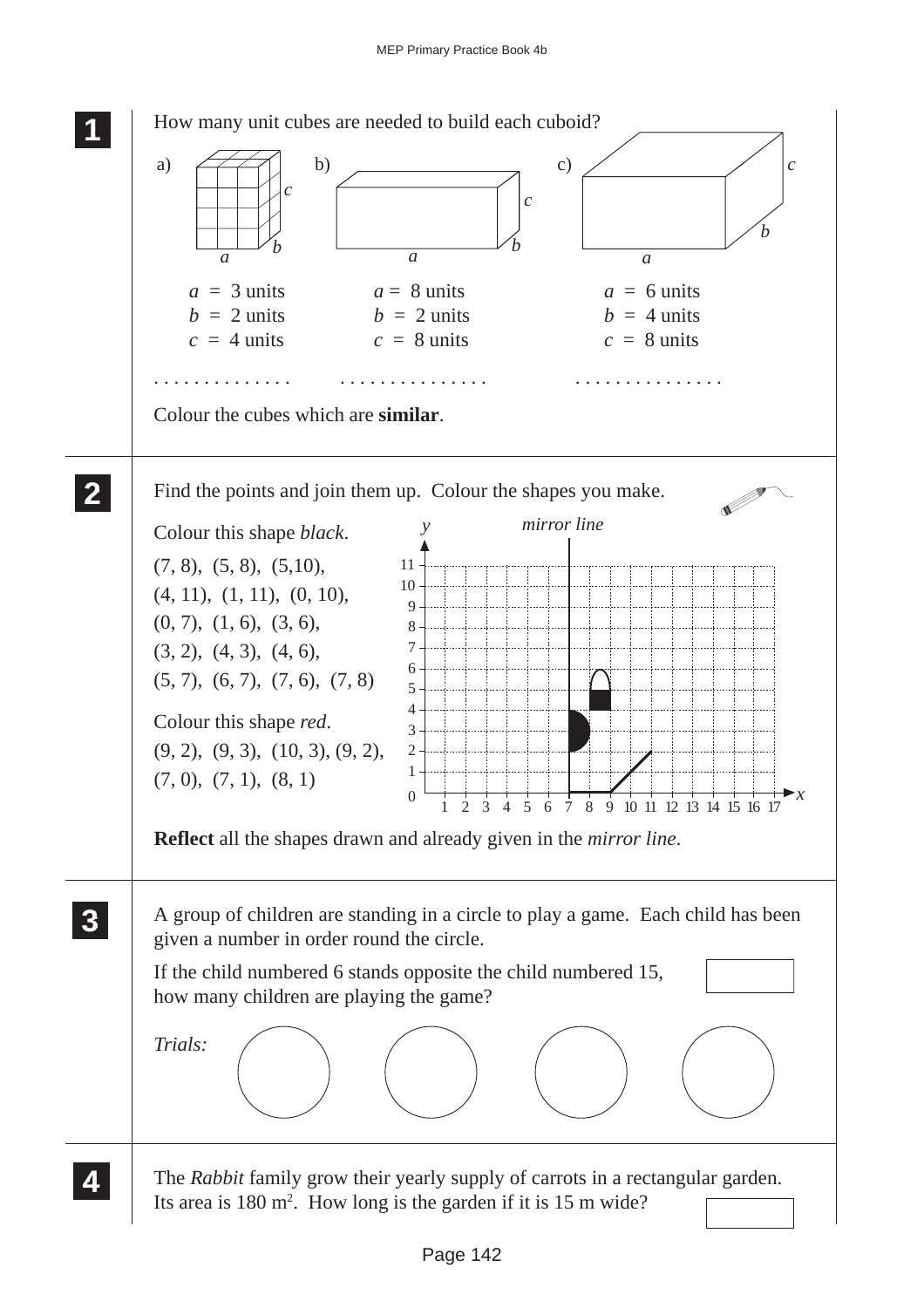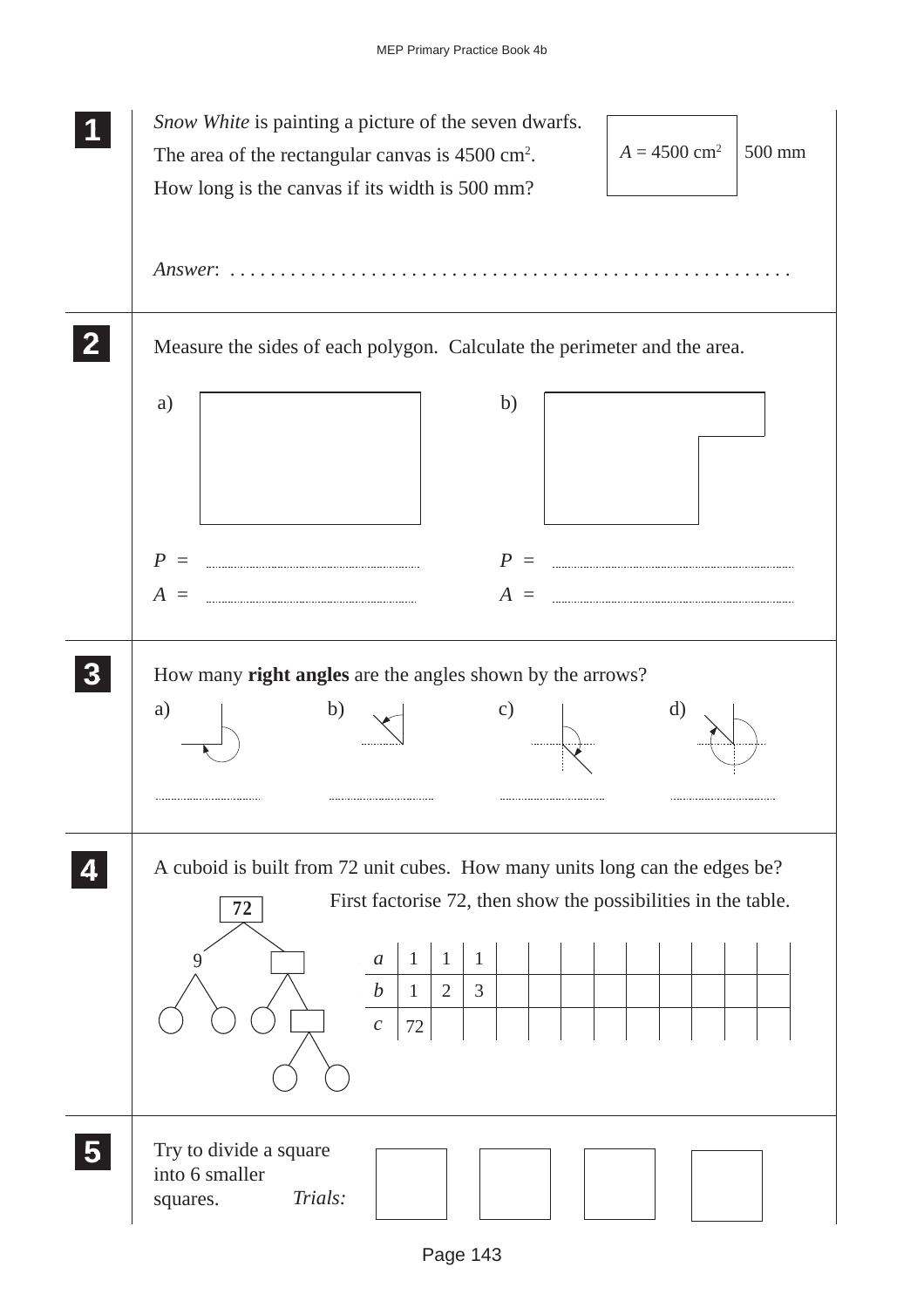| The diagram shows the plan of a house in the middle of its garden.<br>Divide up the garden into 4 congruent parts in different ways.                                                                                        |
|-----------------------------------------------------------------------------------------------------------------------------------------------------------------------------------------------------------------------------|
|                                                                                                                                                                                                                             |
| The perimeter of a triangle is 10 units.<br>It has two equal sides. The length of each side is whole units.<br>What is the length of each side?<br>$Answer: \ldots \ldots \ldots \ldots \ldots \ldots \ldots \ldots \ldots$ |
| The diagram shows a 5-unit shape made<br>from 12 equal sticks.<br>Make another shape with 12 equal sticks<br>which also has an area of 5 units.                                                                             |
| Draw it here.                                                                                                                                                                                                               |
| Draw 12 dots on a $6 \times 6$ grid so that there are exactly 2 dots in each row,<br>column and diagonal.                                                                                                                   |
| Trials:                                                                                                                                                                                                                     |
| Six goblins live in 6 rooms, one goblin in each room.<br>Make another plan of six congruent rooms but using<br>1 less stick.                                                                                                |
| Draw it here.                                                                                                                                                                                                               |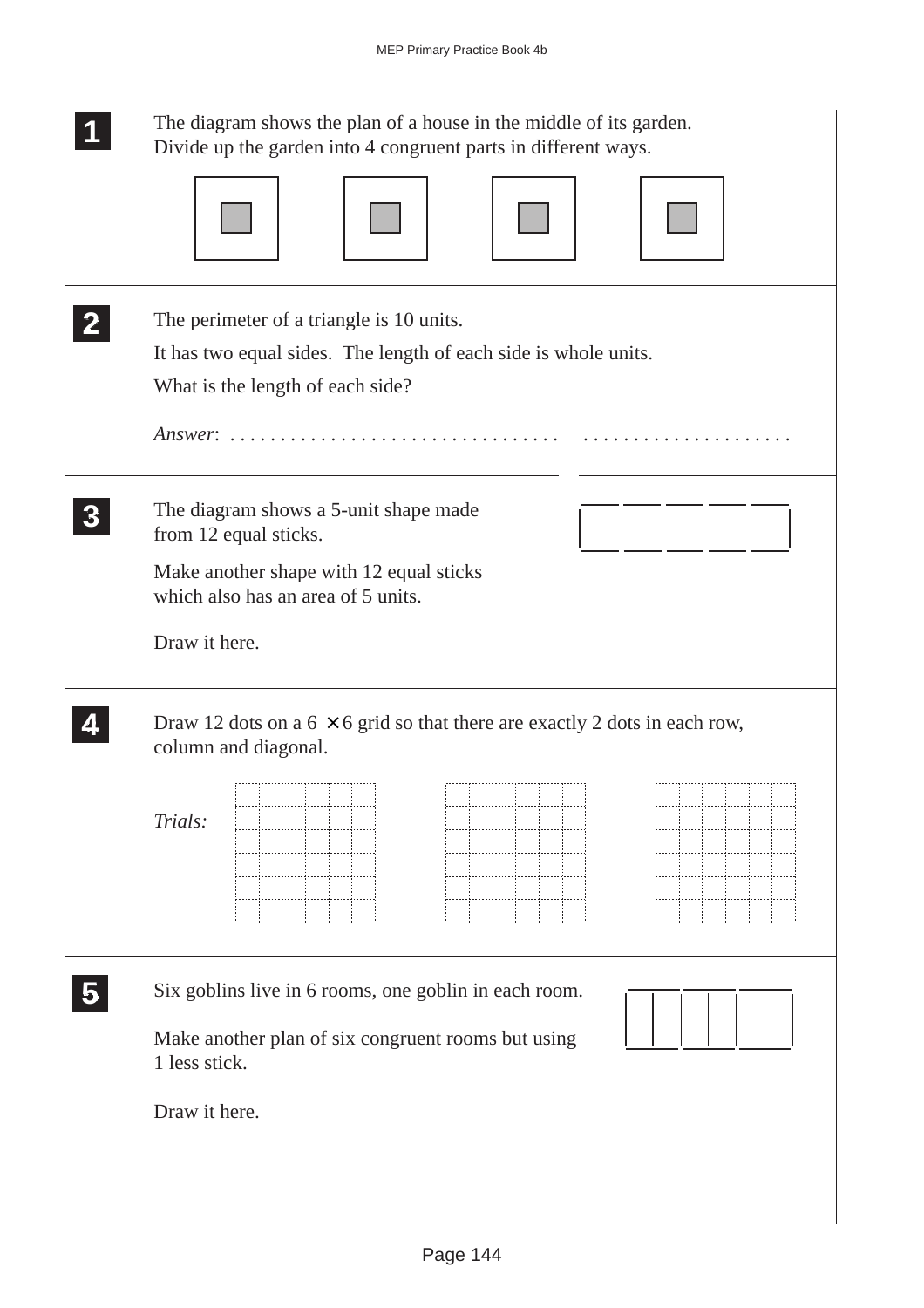| 1             |                                                                          |                                                                      |   | 2 |  |                | 3      |  | $\overline{4}$ |   |  |  |
|---------------|--------------------------------------------------------------------------|----------------------------------------------------------------------|---|---|--|----------------|--------|--|----------------|---|--|--|
|               |                                                                          |                                                                      |   |   |  |                |        |  |                |   |  |  |
|               |                                                                          |                                                                      |   |   |  |                |        |  |                |   |  |  |
|               |                                                                          |                                                                      |   |   |  |                |        |  |                |   |  |  |
| 5             |                                                                          |                                                                      | 6 |   |  | $\overline{7}$ |        |  |                | 8 |  |  |
|               |                                                                          |                                                                      |   |   |  |                |        |  |                |   |  |  |
|               |                                                                          |                                                                      |   |   |  |                |        |  |                |   |  |  |
|               |                                                                          |                                                                      |   |   |  |                |        |  |                |   |  |  |
|               |                                                                          |                                                                      |   |   |  |                |        |  |                |   |  |  |
| a)            | Colour the shapes which are symmetrical and draw the lines of symmetry.  |                                                                      |   |   |  |                |        |  |                |   |  |  |
| b)            |                                                                          | Write the perimeter length (in grid units) below each shape.         |   |   |  |                |        |  |                |   |  |  |
| $\mathbf{c})$ |                                                                          | Write the area (in grid squares) inside each shape.                  |   |   |  |                |        |  |                |   |  |  |
|               |                                                                          | What do you notice about the areas of the shapes?                    |   |   |  |                |        |  |                |   |  |  |
| $\rm d)$      |                                                                          | On the grid below, draw 4 more shapes which are different from those |   |   |  |                |        |  |                |   |  |  |
|               |                                                                          | above but which have the same area.                                  |   |   |  |                |        |  |                |   |  |  |
|               | Draw any lines of symmetry. Write the perimeter length below each shape. |                                                                      |   |   |  |                |        |  |                |   |  |  |
|               |                                                                          |                                                                      |   |   |  |                |        |  |                |   |  |  |
|               |                                                                          |                                                                      |   |   |  |                |        |  |                |   |  |  |
|               |                                                                          |                                                                      |   |   |  |                |        |  |                |   |  |  |
|               |                                                                          |                                                                      |   |   |  |                |        |  |                |   |  |  |
|               |                                                                          |                                                                      |   |   |  |                |        |  |                |   |  |  |
|               |                                                                          |                                                                      |   |   |  |                |        |  |                |   |  |  |
|               |                                                                          |                                                                      |   |   |  |                |        |  |                |   |  |  |
|               |                                                                          |                                                                      |   |   |  |                |        |  |                |   |  |  |
|               |                                                                          |                                                                      |   |   |  |                |        |  |                |   |  |  |
|               |                                                                          |                                                                      |   |   |  |                |        |  |                |   |  |  |
|               |                                                                          |                                                                      |   |   |  |                |        |  |                |   |  |  |
|               | Find these points on the                                                 | grid and join them up.                                               |   |   |  |                |        |  | Mirror line    |   |  |  |
|               |                                                                          |                                                                      |   |   |  | 11             |        |  |                |   |  |  |
|               |                                                                          | (6, 1), (5, 4), (2, 2),                                              |   |   |  | 10             | 9      |  |                |   |  |  |
|               |                                                                          | (4, 5), (1, 6), (4, 7),                                              |   |   |  |                | 8      |  |                |   |  |  |
|               |                                                                          | (2, 10), (5, 8), (6, 11).                                            |   |   |  |                | 7<br>6 |  |                |   |  |  |
|               | <b>Reflect</b> your shape in                                             |                                                                      |   |   |  |                | 5      |  |                |   |  |  |
| a)<br>b)      |                                                                          | the <i>mirror</i> line.                                              |   |   |  |                | 4      |  |                |   |  |  |
| $\mathbf{c})$ |                                                                          |                                                                      |   |   |  |                | 3<br>2 |  |                |   |  |  |
|               | How many vertices has the                                                | shape you have drawn?                                                |   |   |  |                | 1      |  |                |   |  |  |

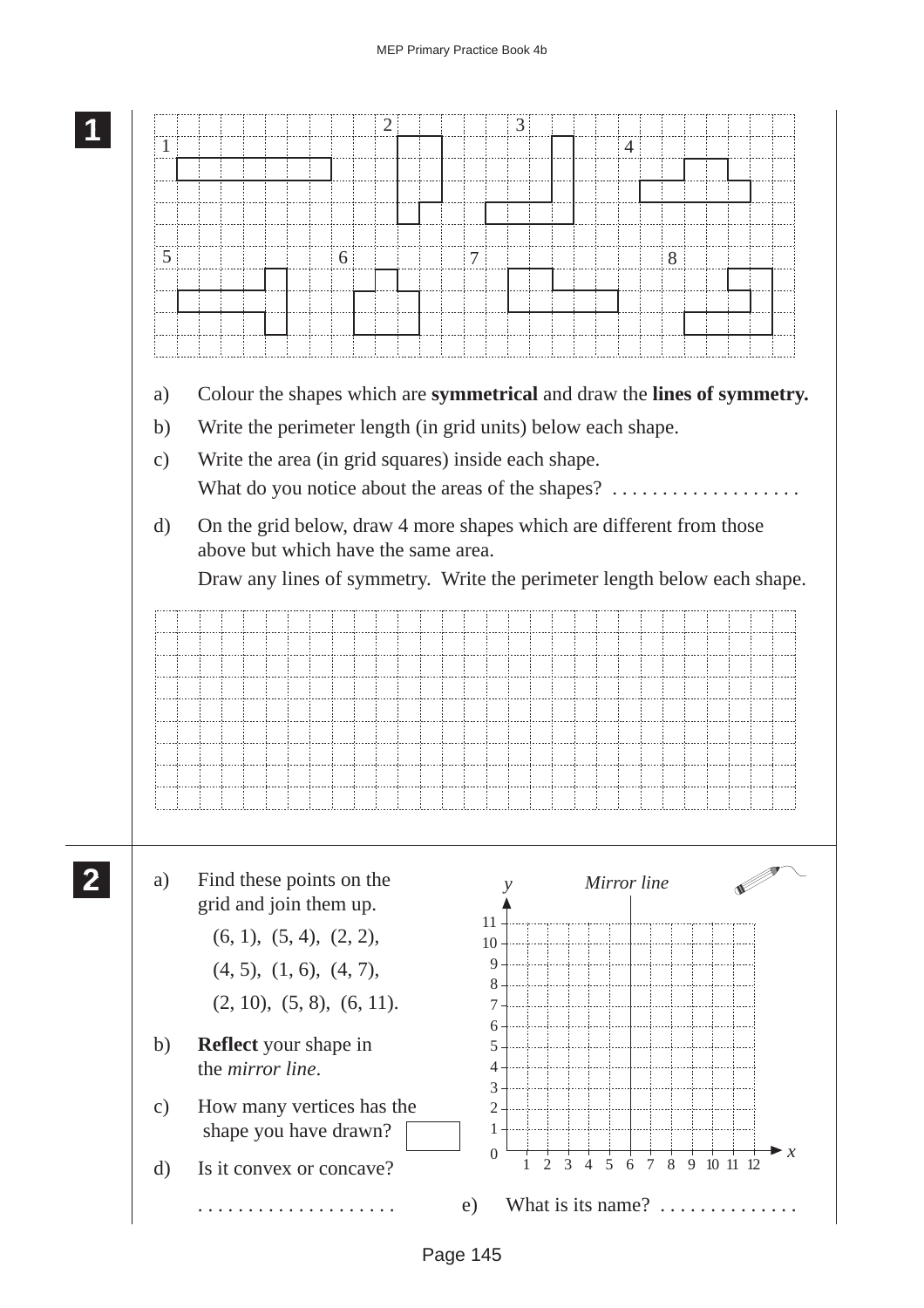

**2 22 22** **<sup>11</sup>** This graph shows how many people lived in *Bananaville* on the 1st of January in the years given.

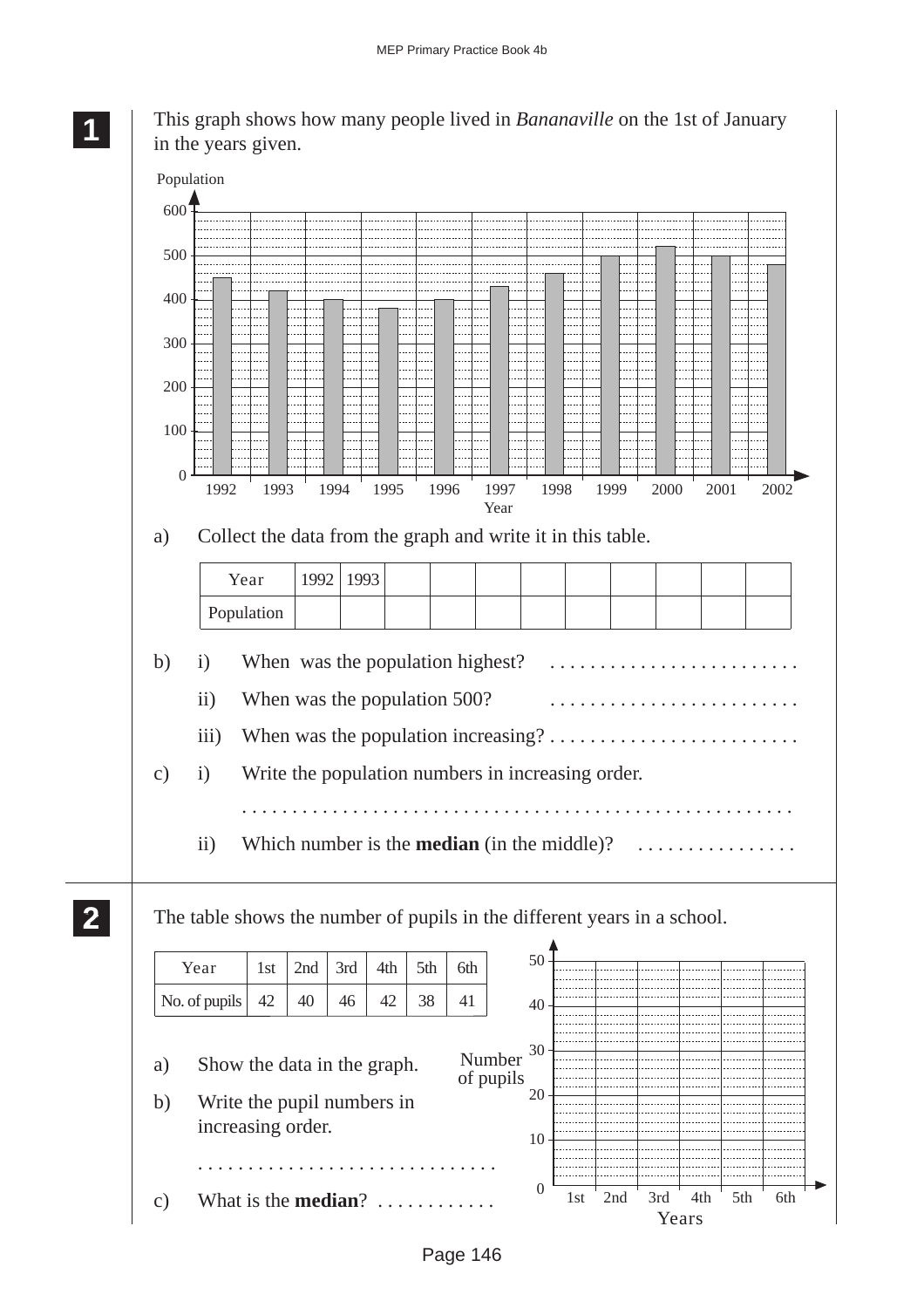**1 11 11** This graph shows the highest point of some mountain ranges and the deepest point of some seas. Read the graph and fill in the **approximate** missing values.

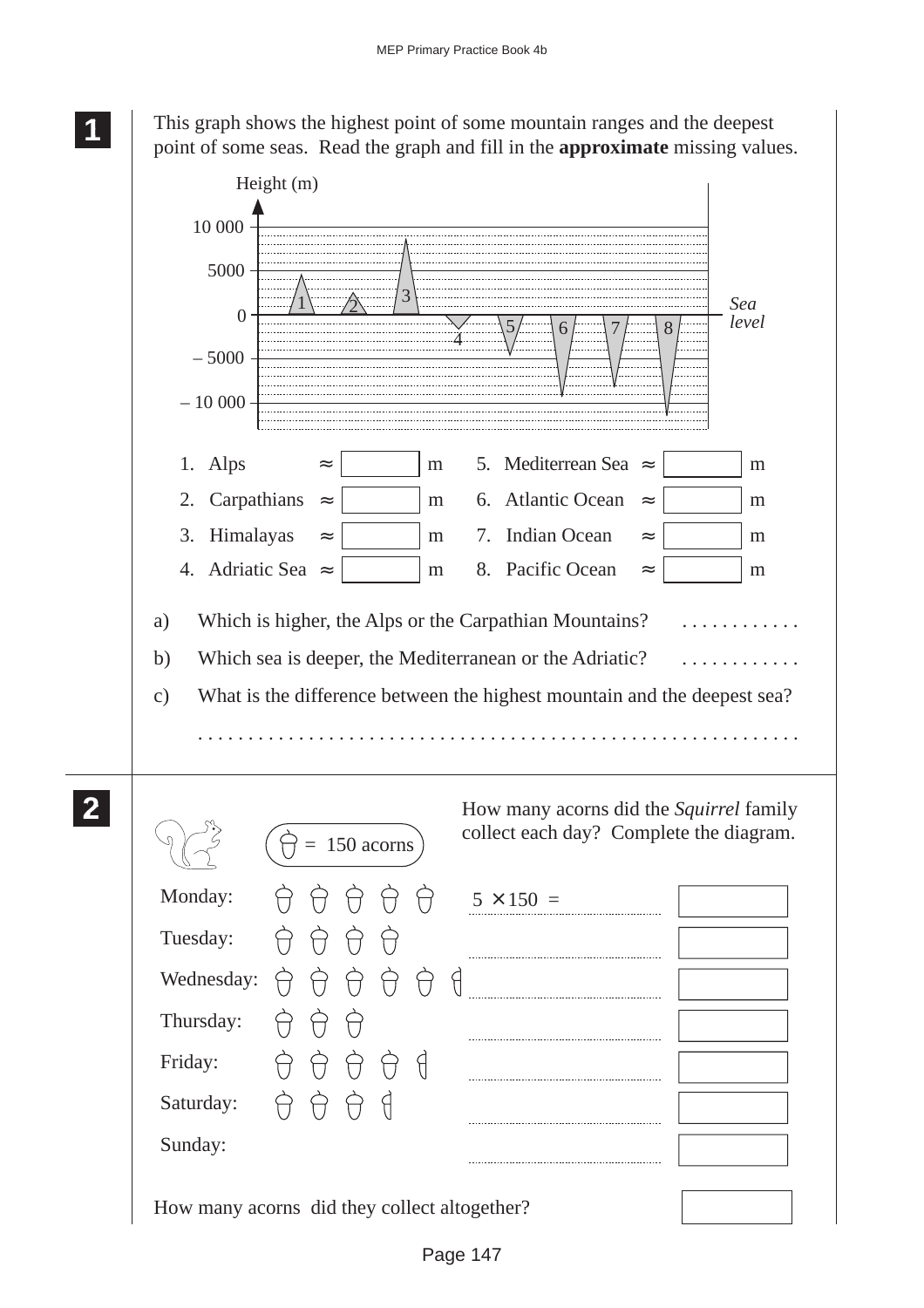**1 11** a) Group the elements by 3. Make groups of 3 by circling in *red*. V **11** Then circle every 3 *red* groups in *green*. Then circle every 3 *green* groups in *blue*. Write the number of different groups and the remainder in the table. ✼ ✼ ✼ ✼ ✼ ✼ ✼ ✼ ✼ Number in ✼ ✼ ✼ ✼ ✼ each group  $\begin{array}{|c|c|c|c|c|c|} \hline 27 & 9 & 3 & 1 \ \hline \end{array}$ ✼ ✼ ✼ ✼ ✼ ✼ ✼ ✼ ✼ ✼ ✼ ✼ ✼ ✼ ✼ Number ✼ ✼ ✼ ✼ ✼ ✼ of groups ✼ ✼ ✼ ✼ ✼ ✼ ✼ ✼ ✼ b) Group the elements by 4 in a similar way. Fill in the table. ▲ ▲ ▲ ▲ ▲ ▲ ▲ Number in ▲  $\triangle^*$   $\triangle^*$ ▲ ▲ ▲ ▲ each group  $\begin{array}{|c|c|c|c|c|c|} \hline 16 & 4 & 1 \\\hline \end{array}$ ▲ ▲ ▲ ▲ ▲ ▲ ▲ ▲  $\triangle$   $\triangle$ ▲ ▲ ▲ ▲ ▲ Number ▲ ▲ ▲ ▲ ▲ ▲ ▲ of groups ▲ ▲ ▲ ▲ ▲ ▲ ▲ ▲ **2 22 2** This **tally chart** shows the  $\sqrt{\int_{\text{Jan}} |\text{Feb}| \text{Mar}| \text{Apr}| \text{May}| \text{Jun}| \text{Jul}| \text{Aug} | \text{Sep}| \text{Oct}| \text{Nov}| \text{Dec}}$ months in which 37 pupils  $\mathbf{H}$  $\overline{\mathbf{H}}$  $\overline{\mathbf{H}}$  $\frac{1}{2}$  $\overline{\phantom{a}}$ JH I  $\mathbf{III}$ JЖ  $\| \cdot \|$  $\| \cdot \|$  $\mathop{\rm III}$ in a class were born. a) Write the number of pupils 7 in the bottom row of the table. 6 b) Draw a graph about the data. 5 4 c) Put the data in order. Pupils 3 . . . . . . . . . . . . . . . . . . . . . . . . . . . . . .  $\mathcal{D}$ 1 d) Which data are in the middle?  $\cdot$ <sup>0</sup> Jan Feb Mar Apr May Jun Jul Aug Sep Oct Nov Dec . . . . . . . . . and . . . . . . . . . Months e) Think of another 37 people. Would this statement about them be certain, possible or impossible? *At least 4 people were born in the same month.* . . . . . . . . . . . . . . . . . . . . **3 33** 60 pupils were given a choice of 4 activities. How many pupils chose each one **33 33** and what fraction of them chose it? Use the **pie chart** to complete the table.  **Activities** M  $W \left\{ \begin{array}{c|c} \searrow & M & S & T & W \end{array} \right.$ M: Museum W: Walking No. of pupils  $S \setminus T$ T: Theatre Fraction S: Sports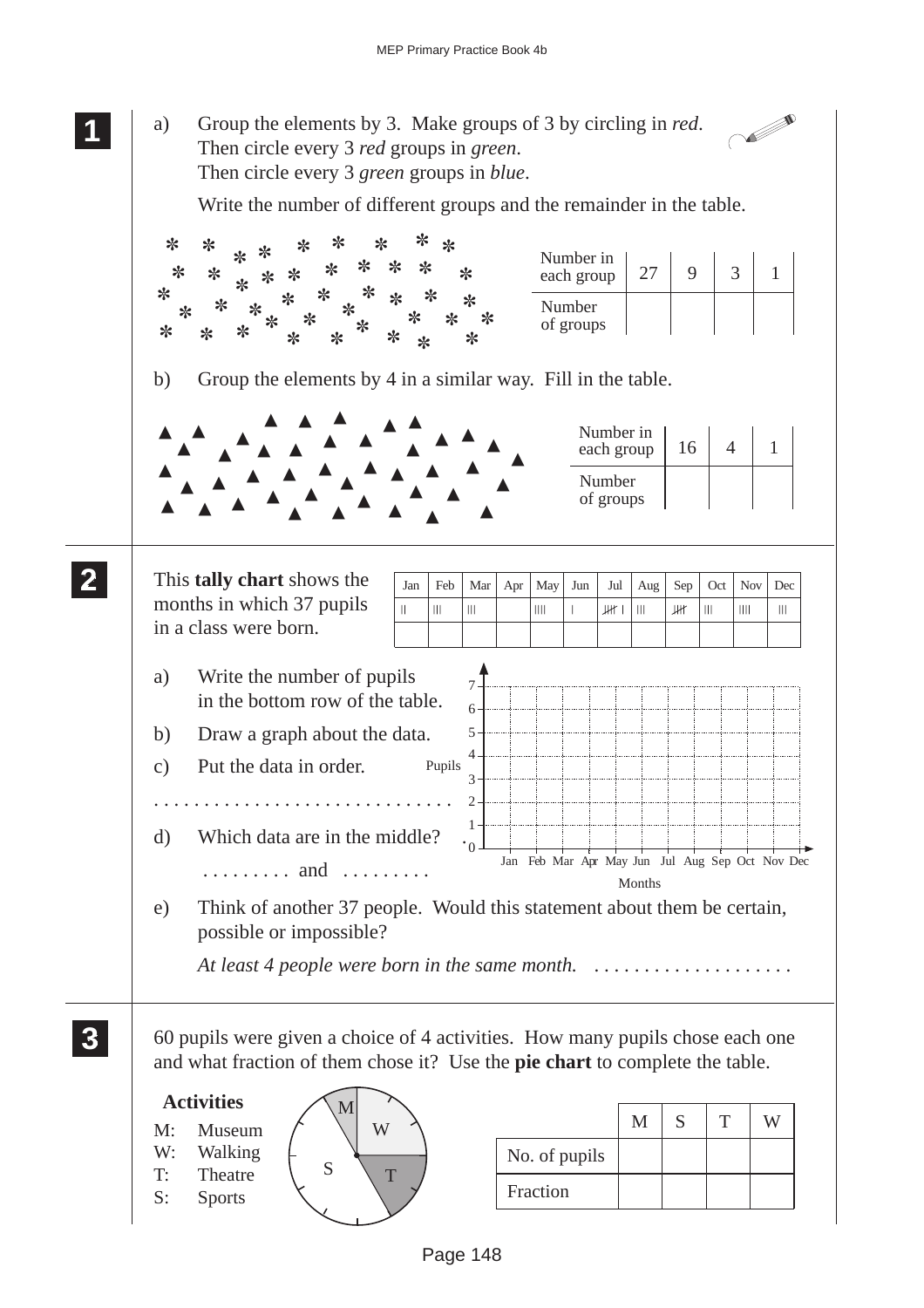| Colour of bag                                          | Green<br>Blue                                      | Red | Yellow | <b>Total</b> |                                                                                   |               |
|--------------------------------------------------------|----------------------------------------------------|-----|--------|--------------|-----------------------------------------------------------------------------------|---------------|
| No. of pupils                                          |                                                    |     |        |              |                                                                                   |               |
| Fraction                                               |                                                    |     |        |              |                                                                                   |               |
|                                                        |                                                    |     |        |              |                                                                                   |               |
|                                                        |                                                    |     |        |              | A chain of supermarkets made a <b>pictogram</b> of how many pies they had sold in |               |
| a year. Each pie on the diagram means 1000 real pies.  |                                                    |     |        |              |                                                                                   |               |
| January:                                               |                                                    |     | July:  |              | €Э€Э€Ь                                                                            |               |
| February: $\binom{n}{2}$ $\binom{n}{2}$ $\binom{n}{2}$ |                                                    |     |        | August:      |                                                                                   | 2000          |
| March:                                                 | $\xi$ ) $\xi$ ) $\xi$ ) $\xi$                      |     |        | September:   |                                                                                   | 2500          |
| April:                                                 | 3()()()                                            |     |        | October:     |                                                                                   | 3250          |
| May:                                                   | €€€€                                               |     |        | November:    |                                                                                   | 4750          |
| June:                                                  | OOO                                                |     |        | December:    |                                                                                   | 4125          |
| a)                                                     |                                                    |     |        |              | Fill in the missing numbers and draw pies to show the numbers given.              |               |
| b)                                                     |                                                    |     |        |              |                                                                                   |               |
|                                                        |                                                    |     |        |              |                                                                                   |               |
| $\mathbf{c})$                                          |                                                    |     |        |              | What is the difference between the 1st and last numbers? $\dots\dots\dots\dots$   |               |
| $\rm d)$                                               | Underline the two middle numbers. Which number is  |     |        |              |                                                                                   |               |
|                                                        | half-way between them? This is the <b>median</b> . |     |        |              |                                                                                   |               |
| 67 scientists are at a conference.                     |                                                    |     |        |              | 67 scientists                                                                     |               |
| 47 speak French, 35 speak German                       |                                                    |     |        |              |                                                                                   |               |
| and 23 speak both languages.                           |                                                    |     |        | French       | 47                                                                                | German $ 35 $ |
| How many of them speak neither                         |                                                    |     |        |              |                                                                                   |               |
| French nor German?                                     |                                                    |     |        |              |                                                                                   |               |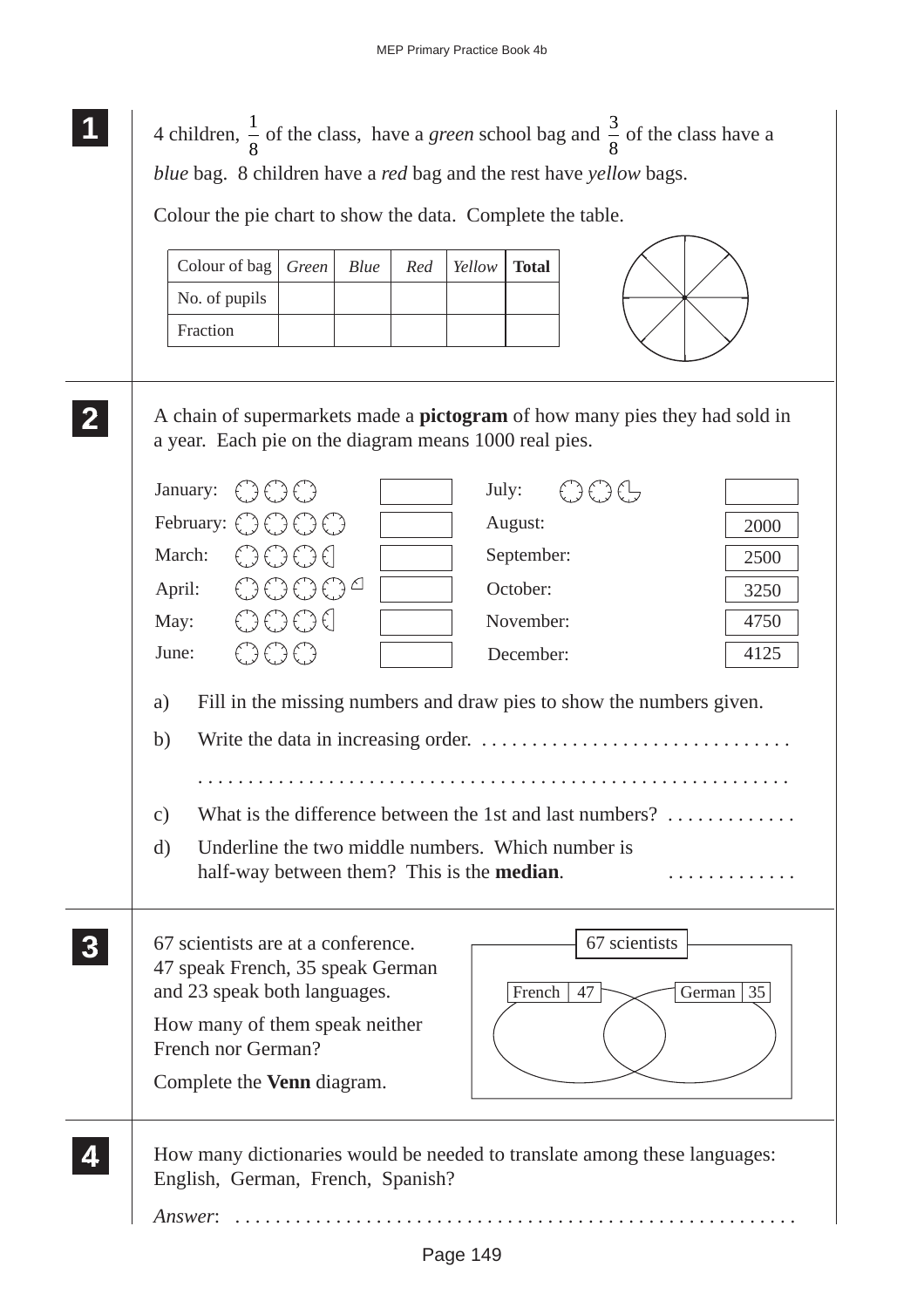| Andrew has $\pounds 4$ in cash and is $\pounds 1$ in debt.<br><b>Bonny</b> is £6 in debt and has no cash.<br>Charlie has £4 in cash and is £4 in debt.<br>Debbie has $£10$ in cash and is £5 in debt.<br>Edward is £8 in debt and has £6 in cash.           |
|-------------------------------------------------------------------------------------------------------------------------------------------------------------------------------------------------------------------------------------------------------------|
| Write the data and the balances in a table in your exercise book.<br>a)                                                                                                                                                                                     |
| Make a graph to show their balances in your exercise book.<br>b)                                                                                                                                                                                            |
| $\mathbf{c})$                                                                                                                                                                                                                                               |
| What is the difference between the first and last piece of data? $\dots\dots\dots$<br>d)                                                                                                                                                                    |
| What is the <b>median</b> (middle data)?<br>e)                                                                                                                                                                                                              |
| In a street, the houses have the following heights.                                                                                                                                                                                                         |
| Number<br>3<br>$\tau$<br>$\overline{2}$<br>5<br>8<br>9<br>$\mathbf{1}$<br>$\overline{4}$<br>10<br>11<br>6                                                                                                                                                   |
| 5.8<br>5.4<br>6.5<br>5<br>14.5<br>5.2<br>Height $(m)$<br>13.6<br>15<br>6<br>14<br>14                                                                                                                                                                        |
| List the heights in increasing order.<br>b)<br>What is the difference between the smallest and greatest heights? $\dots\dots$<br>$\mathcal{C}$ )<br>What is the <b>median</b> ?<br>$\rm d)$                                                                 |
| Some children were asked about their favourite fruit.<br>10 of them said strawberries, 20 said bananas,<br>20 said oranges and 30 said apples.<br>Make a <b>pie chart</b> to show the data.<br>Write the fraction in each part.                             |
| A cuboid is built from 60 unit cubes. How many units long can its edges be?<br>First factorise 60, then show the possibilities in the table.<br>60<br>1<br>1<br>a<br>$\overline{2}$<br>3<br>$\boldsymbol{b}$<br>$\mathbf{1}$<br>$\mathcal{C}_{0}^{0}$<br>60 |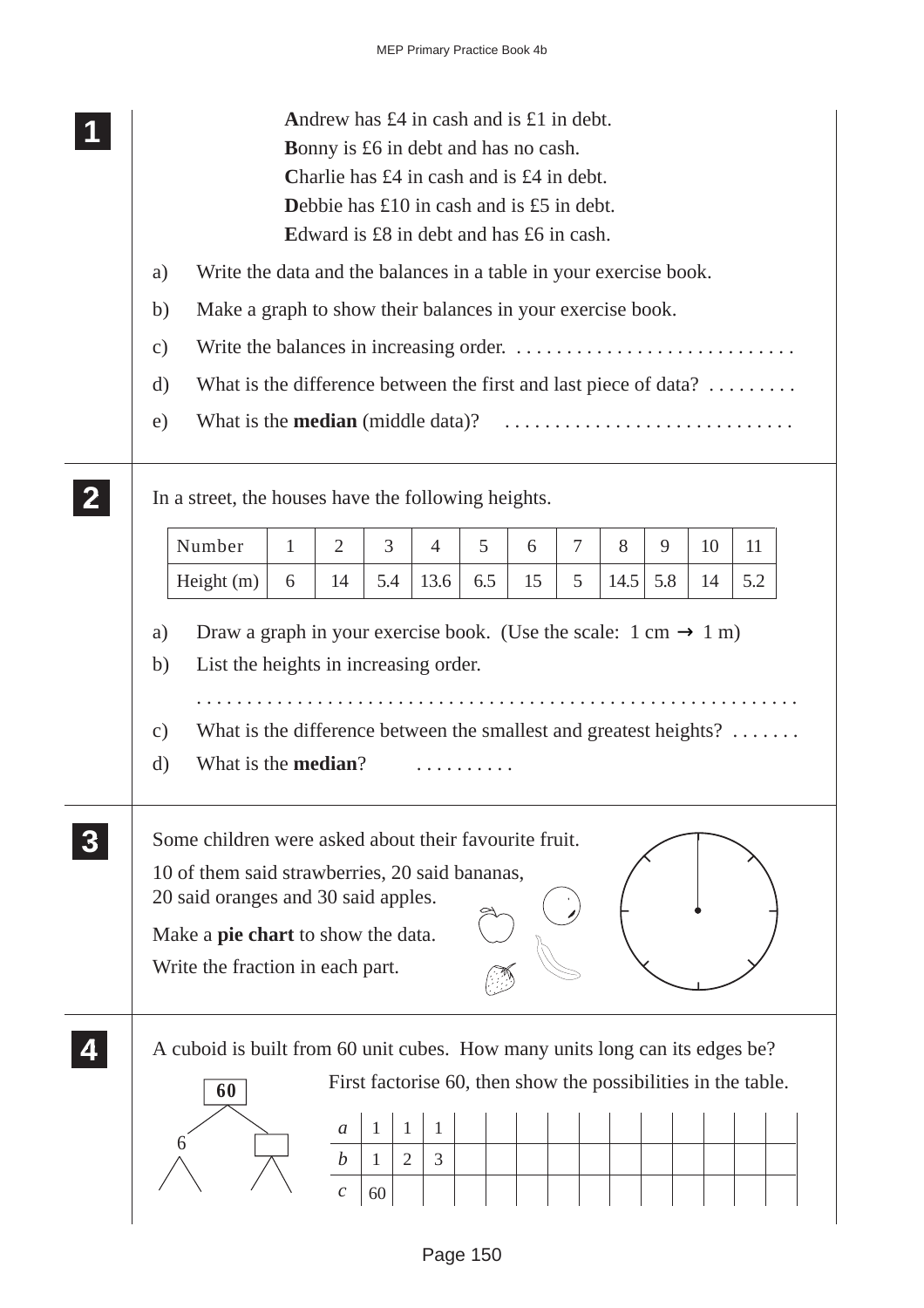| Continue the list of 3-digit natural numbers with decreasing digits (to 500).<br>a)                                                                                                                                                                                                                                                                                                                                                                                                                                                                                                                                                                                                                         |
|-------------------------------------------------------------------------------------------------------------------------------------------------------------------------------------------------------------------------------------------------------------------------------------------------------------------------------------------------------------------------------------------------------------------------------------------------------------------------------------------------------------------------------------------------------------------------------------------------------------------------------------------------------------------------------------------------------------|
| $210; 310, 320, 321; 410, \ldots, \ldots, \ldots, \ldots, \ldots, \ldots, \ldots$<br>Calculate the difference between the smallest and the greatest.<br>b)<br>Which are the two middle numbers? $\dots \dots$ and $\dots \dots$<br>$\mathbf{c})$                                                                                                                                                                                                                                                                                                                                                                                                                                                            |
| Jack is in training for a marathon.<br>Distance run (m)<br>These were the distances he ran<br>$10000 -$<br>every day last week.<br>9000<br>2800 m<br>Monday:<br>8000<br>Tuesday:<br>4300 m<br>7000<br>Wednesday:<br>3500 m<br>6000<br>Thursday:<br>$2.9 \text{ km}$<br>5000<br><i>Friday:</i><br>3200 m<br>4000<br>Saturday:<br>$10 \mathrm{km}$<br>3000<br>6800 m<br>Sunday:<br>2000<br>1000<br>Show the data in a graph.<br>a)<br>$\Omega$<br><b>Wed</b><br>Sat<br>Sun<br>Mon<br>Tue<br>Thu<br>Fri<br>List the distances in increasing order.<br>b)<br>What is the difference between the smallest and greatest distance?.<br>$\mathbf{c})$<br>What is the <b>median</b> (the middle number)?<br>$\rm d)$ |
| Among 67 scientists at a conference,<br>67 scientists<br>47 speak French,<br>French<br>47<br>German $ 35 $<br>35 speak German,<br>20 speak Spanish,<br>(18)<br>(17)<br>12 speak French and Spanish,<br>(5)<br>(7)<br>11 speak German and Spanish,<br>5 speak all three languages.<br>Spanish<br>20<br>Complete the <i>Venn</i> diagram.<br>a)<br>How many scientists speak:<br>b)<br>i) only French<br>ii) only German<br>iii) only Spanish?<br>How many scientists speak Spanish and German but not French?<br>$\mathbf{c})$<br>How many scientists speak neither Spanish nor German nor French?<br>d)                                                                                                     |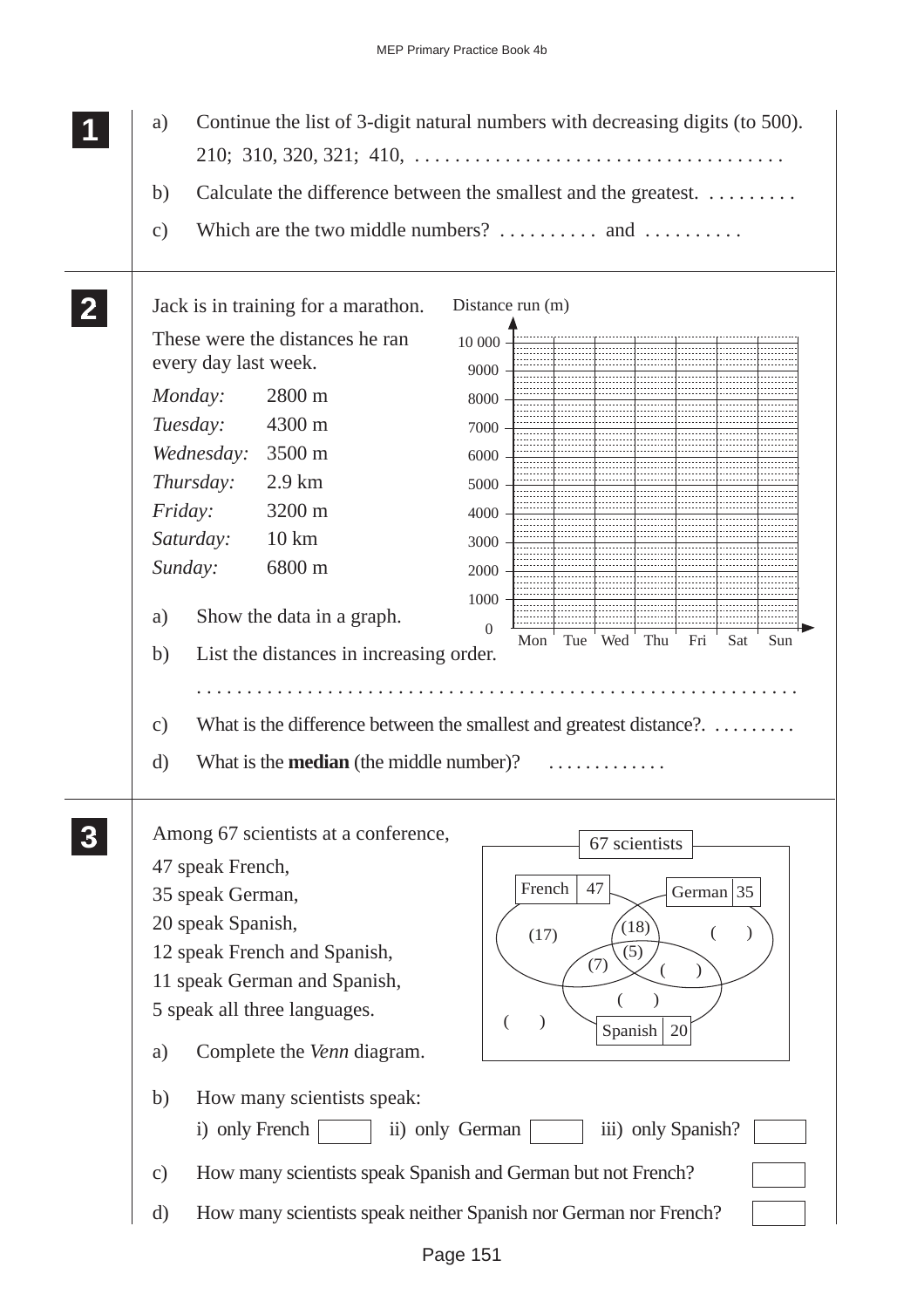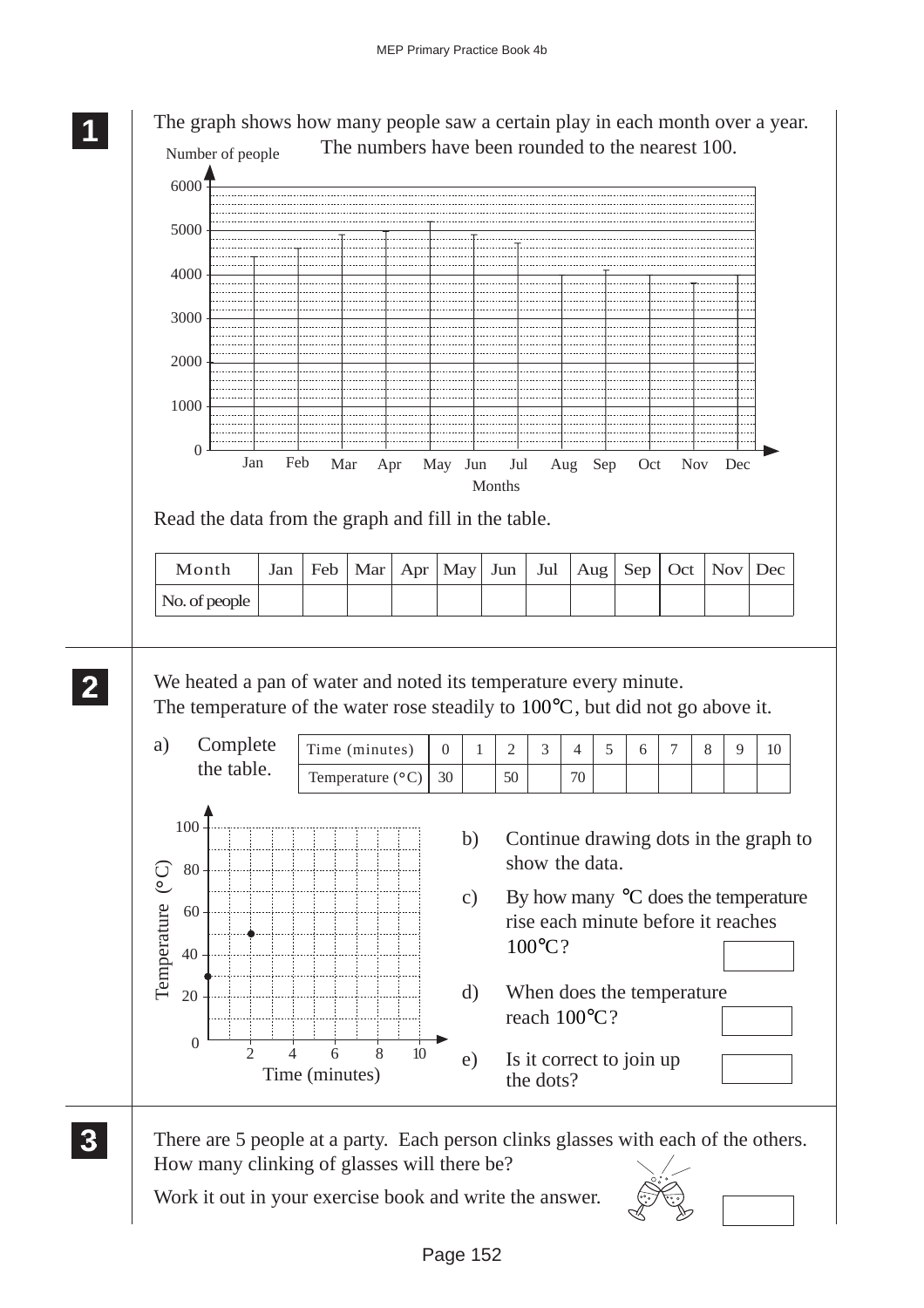Time (minutes) Height (cm) 0 1 2 3 4 5 6 7 8 9  $0 \mid 12 \mid 24 \mid 36 \mid 48$ *Sammy Snail* climbed up the wall at a steady speed. You can read from the table where he got to in the first 4 minutes. At the end of the 5th minute, *Sammy* turned and went back down the wall, again at a steady speed. This time you can read from the graph where he got to in the last 5 minutes. a) Complete the table and the graph. b) Is it correct to join up the dots? . . . . . . . . . . . . . . . . . . . . . . . . . . 10  $\Omega$ Height (cm) 1 Time (minutes) 20 30 40 50 60 2 3 4 5 6 7 8 9 10

We ran water from a tap into a jug shaped like a cylinder and noted the water level at certain times.

We found that the relationship between the time and the water level is  $w = 2 \times t$ (where *w* is the water level in cm and *t* is the time in seconds).

a) Fill in the table using this rule.

*t*

*w*

0 1 2 3 4 5 6 7 8 9 10



#### **1 11 11**

**2 22 22**

Page 153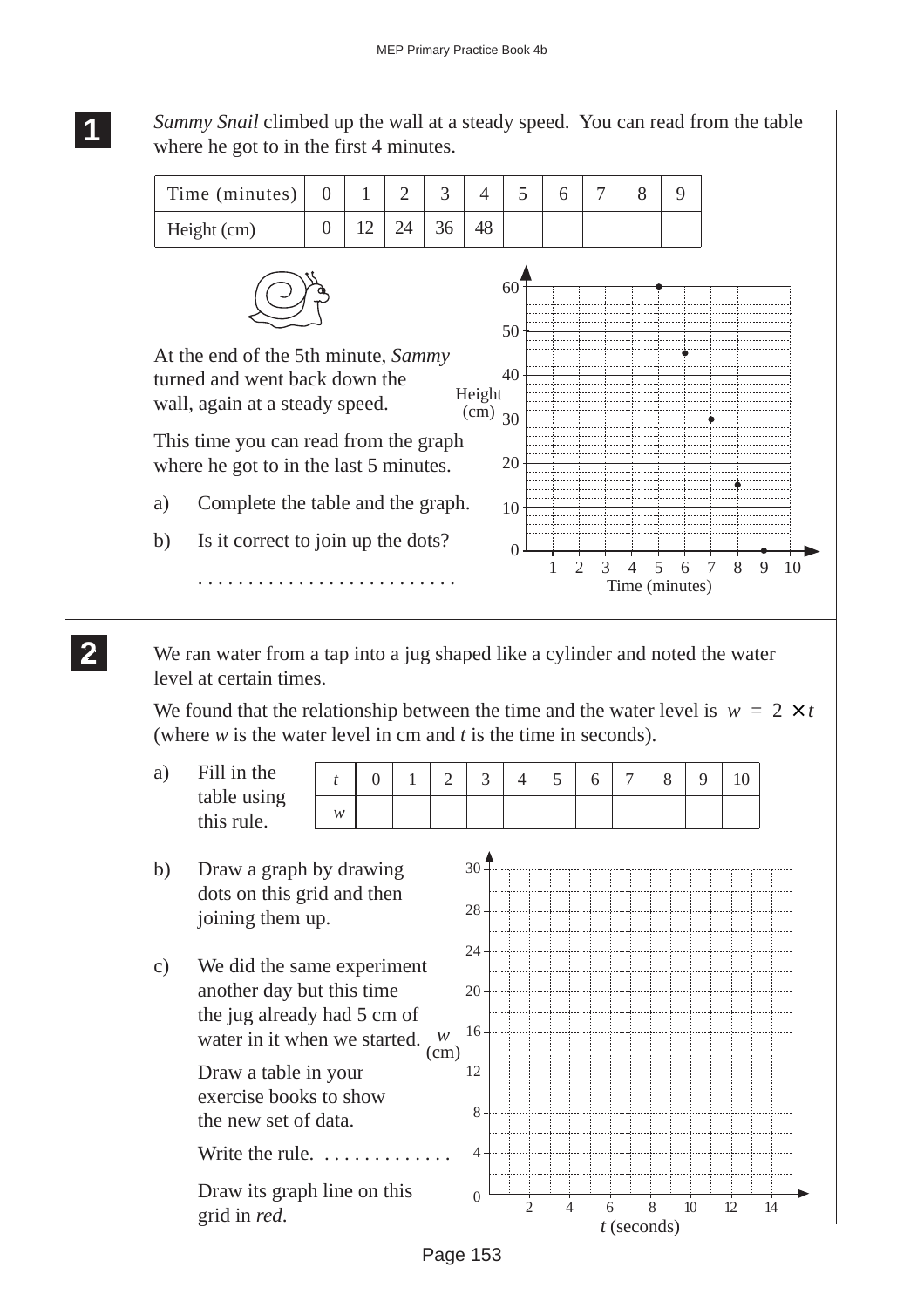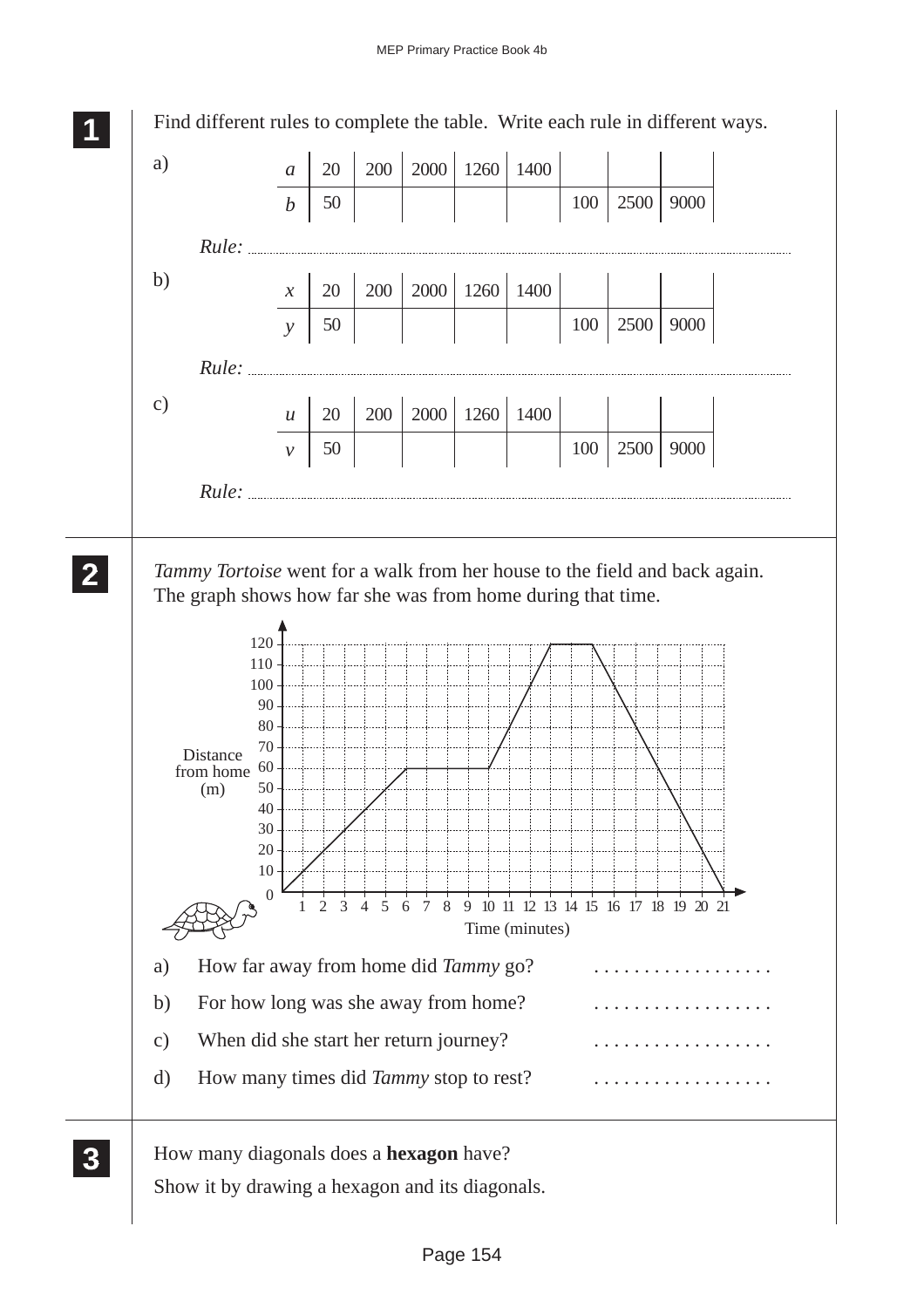Which equation can be the rule of each table? Colour the matching number and

| 5<br>10<br>$\mathfrak{S}$<br>$\overline{2}$<br>$\overline{2}$<br>10<br>10<br>$\mathcal{X}$<br>$\mathcal{X}$<br>$\mathcal{X}$<br>10<br>13<br>5<br>10<br>25<br>15<br>5<br>$\mathcal{Y}$<br>$\mathcal{Y}$<br>$\mathcal{Y}$<br>(d) $y = x + 5$<br>(g) $y = 15 - x$<br>(a)<br>$x + y = 15$<br>(h) $x \div 2 = y$<br>(e) $x + 15 = y - 10$<br>(b)<br>$x \times y = 50$<br>(f) $y-5 = x$<br>(i) $50 \div x = y$<br>$y = x - 5$<br>(c)<br>Harvey's Dad was 28 years old when Harvey was born. Complete the table.<br>15 18 <br>27<br>28<br>Dad's age (years)<br>36<br>47<br>How old will Harvey's Dad be when Harvey is 18?<br>a)<br>How old will they be when their ages total 100 years?<br>b)<br>Harvey:  Harvey's Dad:<br>Write the rule for the table.<br>$\mathbf{c})$<br>There were 320 litres of water in a tank. The valve was opened and water<br>flowed out of the tank at the rate of 35 litres per minute.<br>Complete the table.<br>a)<br>3<br>5<br>7<br>Time (minutes)<br>$\overline{2}$<br>8<br>$\overline{0}$<br>1<br>$\overline{4}$<br>6<br>Outflow (litres)<br>$\overline{0}$<br>320<br>Water left (litres)<br>After how many minutes was the tank less than half full?<br>b)<br>After how many minutes was the tank empty? |               | (1) |  | $\circled{2}$ |  |  |  | 3) |    |
|----------------------------------------------------------------------------------------------------------------------------------------------------------------------------------------------------------------------------------------------------------------------------------------------------------------------------------------------------------------------------------------------------------------------------------------------------------------------------------------------------------------------------------------------------------------------------------------------------------------------------------------------------------------------------------------------------------------------------------------------------------------------------------------------------------------------------------------------------------------------------------------------------------------------------------------------------------------------------------------------------------------------------------------------------------------------------------------------------------------------------------------------------------------------------------------------------------------------------------------|---------------|-----|--|---------------|--|--|--|----|----|
|                                                                                                                                                                                                                                                                                                                                                                                                                                                                                                                                                                                                                                                                                                                                                                                                                                                                                                                                                                                                                                                                                                                                                                                                                                        |               |     |  |               |  |  |  |    | 5  |
|                                                                                                                                                                                                                                                                                                                                                                                                                                                                                                                                                                                                                                                                                                                                                                                                                                                                                                                                                                                                                                                                                                                                                                                                                                        |               |     |  |               |  |  |  |    | 10 |
|                                                                                                                                                                                                                                                                                                                                                                                                                                                                                                                                                                                                                                                                                                                                                                                                                                                                                                                                                                                                                                                                                                                                                                                                                                        |               |     |  |               |  |  |  |    |    |
|                                                                                                                                                                                                                                                                                                                                                                                                                                                                                                                                                                                                                                                                                                                                                                                                                                                                                                                                                                                                                                                                                                                                                                                                                                        |               |     |  |               |  |  |  |    |    |
|                                                                                                                                                                                                                                                                                                                                                                                                                                                                                                                                                                                                                                                                                                                                                                                                                                                                                                                                                                                                                                                                                                                                                                                                                                        |               |     |  |               |  |  |  |    |    |
|                                                                                                                                                                                                                                                                                                                                                                                                                                                                                                                                                                                                                                                                                                                                                                                                                                                                                                                                                                                                                                                                                                                                                                                                                                        |               |     |  |               |  |  |  |    |    |
|                                                                                                                                                                                                                                                                                                                                                                                                                                                                                                                                                                                                                                                                                                                                                                                                                                                                                                                                                                                                                                                                                                                                                                                                                                        |               |     |  |               |  |  |  |    | 28 |
|                                                                                                                                                                                                                                                                                                                                                                                                                                                                                                                                                                                                                                                                                                                                                                                                                                                                                                                                                                                                                                                                                                                                                                                                                                        |               |     |  |               |  |  |  |    |    |
|                                                                                                                                                                                                                                                                                                                                                                                                                                                                                                                                                                                                                                                                                                                                                                                                                                                                                                                                                                                                                                                                                                                                                                                                                                        |               |     |  |               |  |  |  |    |    |
|                                                                                                                                                                                                                                                                                                                                                                                                                                                                                                                                                                                                                                                                                                                                                                                                                                                                                                                                                                                                                                                                                                                                                                                                                                        |               |     |  |               |  |  |  |    |    |
|                                                                                                                                                                                                                                                                                                                                                                                                                                                                                                                                                                                                                                                                                                                                                                                                                                                                                                                                                                                                                                                                                                                                                                                                                                        |               |     |  |               |  |  |  |    |    |
|                                                                                                                                                                                                                                                                                                                                                                                                                                                                                                                                                                                                                                                                                                                                                                                                                                                                                                                                                                                                                                                                                                                                                                                                                                        |               |     |  |               |  |  |  |    |    |
|                                                                                                                                                                                                                                                                                                                                                                                                                                                                                                                                                                                                                                                                                                                                                                                                                                                                                                                                                                                                                                                                                                                                                                                                                                        |               |     |  |               |  |  |  |    |    |
|                                                                                                                                                                                                                                                                                                                                                                                                                                                                                                                                                                                                                                                                                                                                                                                                                                                                                                                                                                                                                                                                                                                                                                                                                                        |               |     |  |               |  |  |  |    |    |
|                                                                                                                                                                                                                                                                                                                                                                                                                                                                                                                                                                                                                                                                                                                                                                                                                                                                                                                                                                                                                                                                                                                                                                                                                                        |               |     |  |               |  |  |  |    |    |
|                                                                                                                                                                                                                                                                                                                                                                                                                                                                                                                                                                                                                                                                                                                                                                                                                                                                                                                                                                                                                                                                                                                                                                                                                                        |               |     |  |               |  |  |  |    |    |
|                                                                                                                                                                                                                                                                                                                                                                                                                                                                                                                                                                                                                                                                                                                                                                                                                                                                                                                                                                                                                                                                                                                                                                                                                                        |               |     |  |               |  |  |  |    | 9  |
|                                                                                                                                                                                                                                                                                                                                                                                                                                                                                                                                                                                                                                                                                                                                                                                                                                                                                                                                                                                                                                                                                                                                                                                                                                        |               |     |  |               |  |  |  |    |    |
|                                                                                                                                                                                                                                                                                                                                                                                                                                                                                                                                                                                                                                                                                                                                                                                                                                                                                                                                                                                                                                                                                                                                                                                                                                        |               |     |  |               |  |  |  |    |    |
|                                                                                                                                                                                                                                                                                                                                                                                                                                                                                                                                                                                                                                                                                                                                                                                                                                                                                                                                                                                                                                                                                                                                                                                                                                        |               |     |  |               |  |  |  |    |    |
| How much water flowed out of the tank in the last minute?<br>$\mathbf{d}$                                                                                                                                                                                                                                                                                                                                                                                                                                                                                                                                                                                                                                                                                                                                                                                                                                                                                                                                                                                                                                                                                                                                                              | $\mathbf{c})$ |     |  |               |  |  |  |    |    |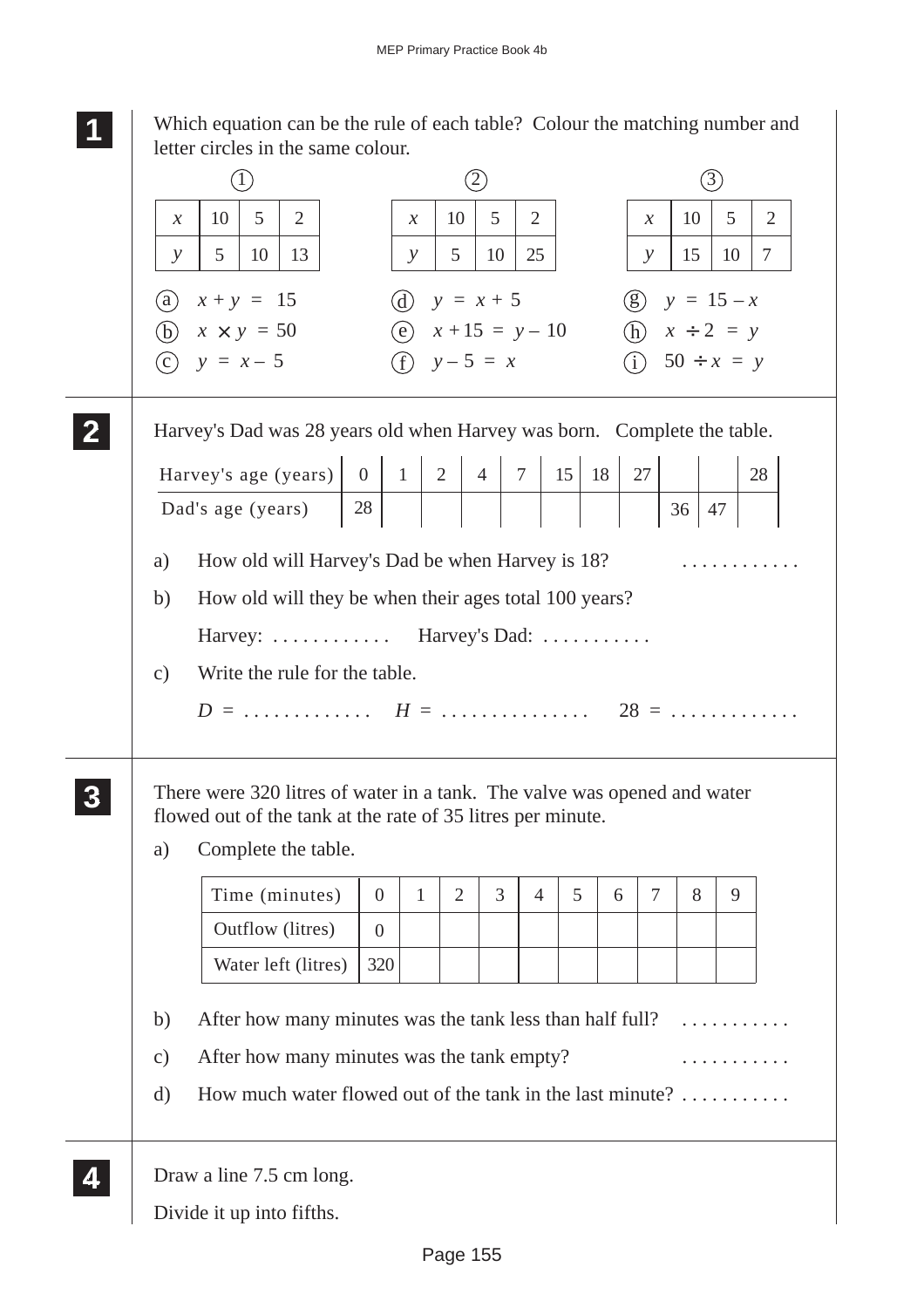| 1                       |               | If we put a 3-volume encyclopedia back on the shelf without looking at the<br>volume numbers, in what order might they end up? Show all the possibilities. |
|-------------------------|---------------|------------------------------------------------------------------------------------------------------------------------------------------------------------|
|                         | $\mathbf{1}$  | 3<br>$\overline{2}$                                                                                                                                        |
|                         | a)            | What chance is there of them being in the order 2 3 1?                                                                                                     |
|                         | b)            | What chance is there of these events happening?                                                                                                            |
|                         |               | The book on the left-hand side is <i>Volume 1</i> .<br>$\mathbf{i}$                                                                                        |
|                         |               | The volume numbers are decreasing from the left.<br>$\rm ii)$                                                                                              |
| $\overline{\mathbf{2}}$ |               | Four children are playing a game with these cards.<br>$5\overline{)}$<br>3<br>$\overline{0}$<br>2<br>1                                                     |
|                         |               | <b>Rules of the game</b>                                                                                                                                   |
|                         | 1.            | <i>Player 1</i> shuffles the cards, then lays them out face down on the table.                                                                             |
|                         | 2.            | <i>Player</i> 2 picks 2 cards and turns them face up. The first card is the<br>tens digit and the 2nd card is the units digit.                             |
|                         |               | <i>Player</i> 2 notes down his number. e.g. 0 and $3 \rightarrow 03$                                                                                       |
|                         | 3.            | <i>Player 2</i> shuffles the cards for <i>Player 3</i> to choose a number, and so on.                                                                      |
|                         | 4.            | Each player keeps a running total of their numbers and the first one to<br>reach 100 is the winner.                                                        |
|                         |               | BUT the 4 children made up their own extra rules for their game.                                                                                           |
|                         |               | Alan misses a turn if the 2-digit number is even.                                                                                                          |
|                         |               | Becky misses a turn if the 2-digit number is odd.                                                                                                          |
|                         |               | Callum misses a turn if the 2-digit number is a whole 10.                                                                                                  |
|                         |               | Diana misses a turn if the 2-digit number is divisible by 5.                                                                                               |
|                         | a)            | List in your exercise book all the 2-digit numbers that could be chosen.                                                                                   |
|                         | b)            | Who might complain because the extra rules are unfair?                                                                                                     |
| 3                       |               | A marble is dropped into this maze and has an equal chance<br>of falling to the left or to the right.                                                      |
|                         | a)            | In how many ways can the marble come out at:                                                                                                               |
|                         |               | A  B  C  D  E ?                                                                                                                                            |
|                         | b)            | Where is the marble most likely to come out?                                                                                                               |
|                         | $\mathbf{c})$ | Write the ratio of the chance of where it comes out.                                                                                                       |
|                         |               | B<br>E<br>A<br>B<br>$\mathcal{C}_{0}^{0}$<br>E<br>D<br>A                                                                                                   |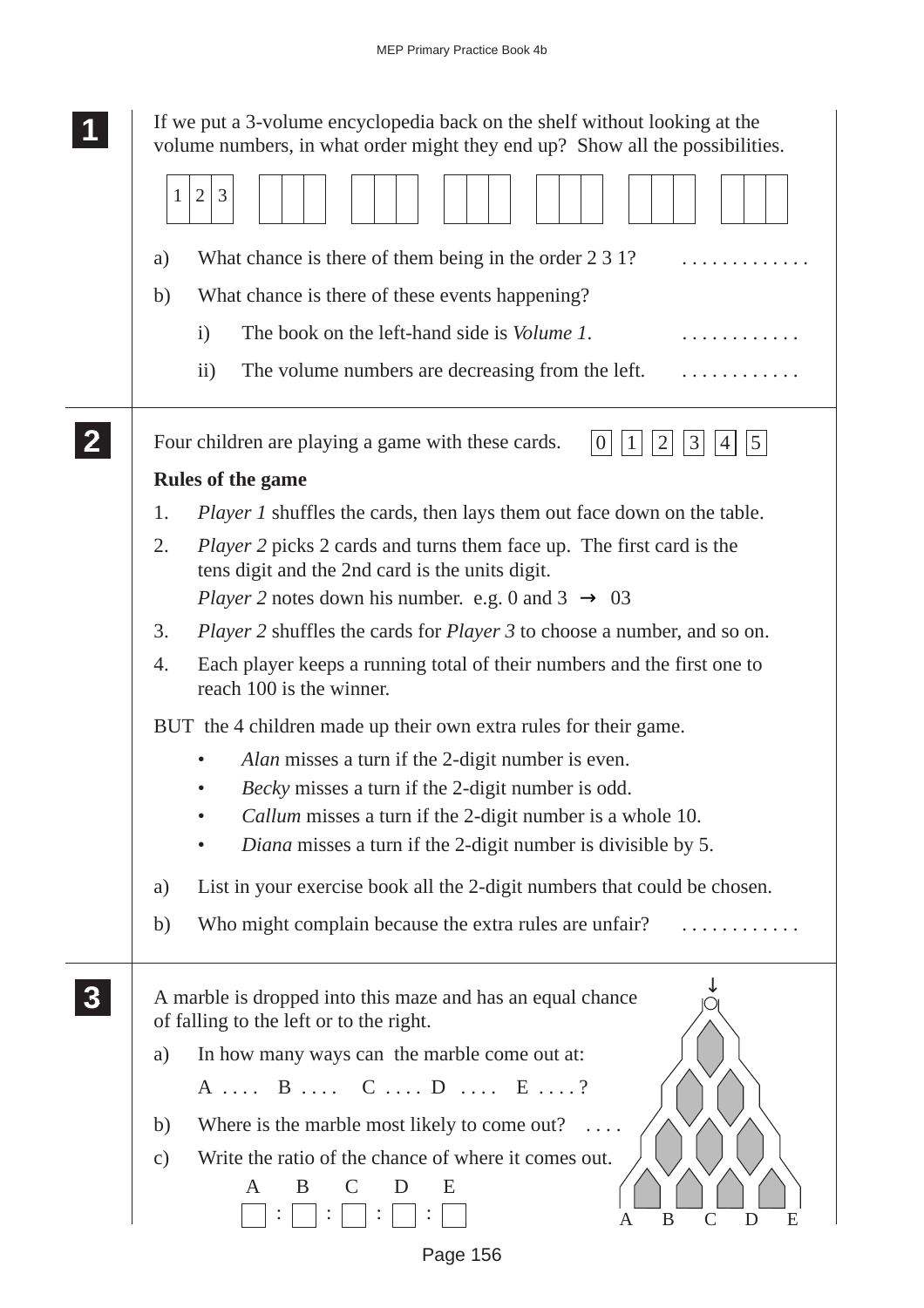|                                                                                       | Three boys, A, B and C, decided to have a race. We know that there was a tie<br>but not for which place.                                                                                                   |                                                                                                                                     |   |   |   |   |   |                             |   |                     |  |  |                        |
|---------------------------------------------------------------------------------------|------------------------------------------------------------------------------------------------------------------------------------------------------------------------------------------------------------|-------------------------------------------------------------------------------------------------------------------------------------|---|---|---|---|---|-----------------------------|---|---------------------|--|--|------------------------|
| a)                                                                                    | What could the finishing order be? Show all the possibilities.                                                                                                                                             |                                                                                                                                     |   |   |   |   |   |                             |   |                     |  |  |                        |
|                                                                                       | 1st                                                                                                                                                                                                        | 2nd/3rd                                                                                                                             |   |   |   |   |   |                             |   |                     |  |  |                        |
|                                                                                       |                                                                                                                                                                                                            |                                                                                                                                     |   |   |   |   |   |                             |   |                     |  |  |                        |
| b)                                                                                    | If each possible result has an equal chance of happening,<br>what is the chance that there was a tie for 1st place?                                                                                        |                                                                                                                                     |   |   |   |   |   |                             |   |                     |  |  |                        |
|                                                                                       | Predict the results for each outcome first, then do the experiment.                                                                                                                                        |                                                                                                                                     |   |   |   |   |   |                             |   |                     |  |  |                        |
|                                                                                       | Put 2 red, 2 white and 2 green counters in a bag. Shake the bag to mix the<br>counters, then close your eyes and take out 2 counters. Note the colours and put<br>the counters back in the bag.            |                                                                                                                                     |   |   |   |   |   |                             |   |                     |  |  |                        |
|                                                                                       | Repeat the experiment 15 times and note the results in this table.                                                                                                                                         |                                                                                                                                     |   |   |   |   |   |                             |   |                     |  |  |                        |
|                                                                                       | <b>Outcome</b>                                                                                                                                                                                             | <b>Prediction</b>                                                                                                                   | 2 | 3 | 4 | 5 | 6 | <b>Experiment</b><br>$\tau$ | 8 | 9 10 11 12 13 14 15 |  |  | <b>Totals</b>          |
|                                                                                       | Both the same                                                                                                                                                                                              |                                                                                                                                     |   |   |   |   |   |                             |   |                     |  |  |                        |
|                                                                                       | Both different                                                                                                                                                                                             |                                                                                                                                     |   |   |   |   |   |                             |   |                     |  |  |                        |
|                                                                                       | $1$ red + 1 white                                                                                                                                                                                          |                                                                                                                                     |   |   |   |   |   |                             |   |                     |  |  |                        |
|                                                                                       | 2 green                                                                                                                                                                                                    |                                                                                                                                     |   |   |   |   |   |                             |   |                     |  |  |                        |
| a)<br>b)<br>$\mathcal{C}$ )<br>d)                                                     | What chance is there of you taking out of the bag:<br>2 counters of the same colour<br>2 counters of different colours<br>a red and a white counter<br>2 green counters?                                   |                                                                                                                                     |   |   |   |   |   |                             |   | .<br>.              |  |  |                        |
|                                                                                       |                                                                                                                                                                                                            | How many squares which have vertices on the grid dots can<br>you draw on this diagram?<br>Try it out in your exercise book. Answer: |   |   |   |   |   |                             |   |                     |  |  | squares                |
| Is it true or false that in 7 different square numbers there are at least 2 in which: | Which digits can be the last digits of the <b>square</b> numbers? Continue the list<br>$1 \times 1 \rightarrow 1$ , $2 \times 2 \rightarrow 4$ , $3 \times 3 \rightarrow 9$ , $4 \times 4 \rightarrow 6$ , |                                                                                                                                     |   |   |   |   |   |                             |   |                     |  |  | in your exercise book. |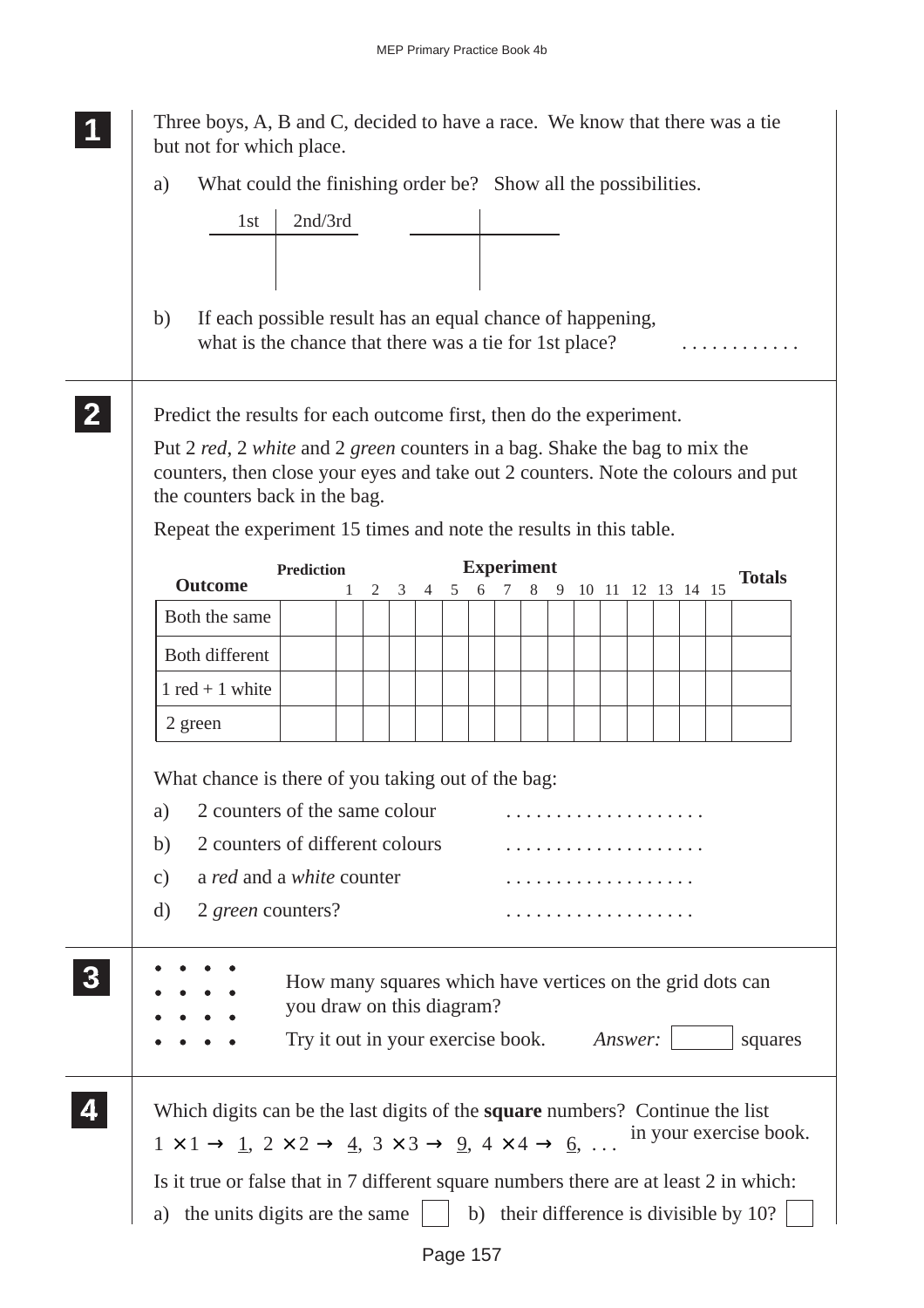| <b>Outcome</b>                                                                                                                                                                                                                                                                             | <b>Prediction</b> |            |  |                    |  | <b>Tosses</b>                      |  |  |               | <b>Totals</b> |
|--------------------------------------------------------------------------------------------------------------------------------------------------------------------------------------------------------------------------------------------------------------------------------------------|-------------------|------------|--|--------------------|--|------------------------------------|--|--|---------------|---------------|
| 2 Heads                                                                                                                                                                                                                                                                                    |                   | $1\quad 2$ |  | 3 4 5 6 7 8        |  | 9 10 11 12 13 14 15 16 17 18 19 20 |  |  |               |               |
| $1$ Head + $1$ Tail                                                                                                                                                                                                                                                                        |                   |            |  |                    |  |                                    |  |  |               |               |
| $1$ Tail + 1 Head                                                                                                                                                                                                                                                                          |                   |            |  |                    |  |                                    |  |  |               |               |
| 2 Tails                                                                                                                                                                                                                                                                                    |                   |            |  |                    |  |                                    |  |  |               |               |
| At the entrance to a wood there are 5 paths leading to the first clearing.<br>From the first clearing there are 6 paths leading to the 2nd clearing.<br>From the 2nd clearing there are 3 paths leading to the 3rd clearing.                                                               |                   |            |  |                    |  |                                    |  |  |               |               |
| Draw a diagram to show it in your exercise book.<br>a)<br>How many routes could you take from the 1st clearing<br>b)<br>to the 3rd clearing?<br>What chance would you have of guessing correctly a person's<br>$\mathcal{C}$ )<br>route from the entrance of the wood to the 3rd clearing? |                   |            |  |                    |  |                                    |  |  |               |               |
| Predict the results for each outcome first, then do the experiment.<br>Throw a dice 20 times and keep a tally of how it lands in this table.                                                                                                                                               |                   |            |  |                    |  |                                    |  |  |               |               |
| <b>Prediction</b>                                                                                                                                                                                                                                                                          |                   |            |  | Tally of 20 throws |  |                                    |  |  | <b>Totals</b> |               |
| $\bullet$                                                                                                                                                                                                                                                                                  |                   |            |  |                    |  |                                    |  |  |               |               |
| $\overline{\bullet}$                                                                                                                                                                                                                                                                       |                   |            |  |                    |  |                                    |  |  |               |               |
| $\overline{\cdot}$                                                                                                                                                                                                                                                                         |                   |            |  |                    |  |                                    |  |  |               |               |
| $\ddot{\cdot}$                                                                                                                                                                                                                                                                             |                   |            |  |                    |  |                                    |  |  |               |               |
| $\ddot{\cdot}$<br><b>BE</b>                                                                                                                                                                                                                                                                |                   |            |  |                    |  |                                    |  |  |               |               |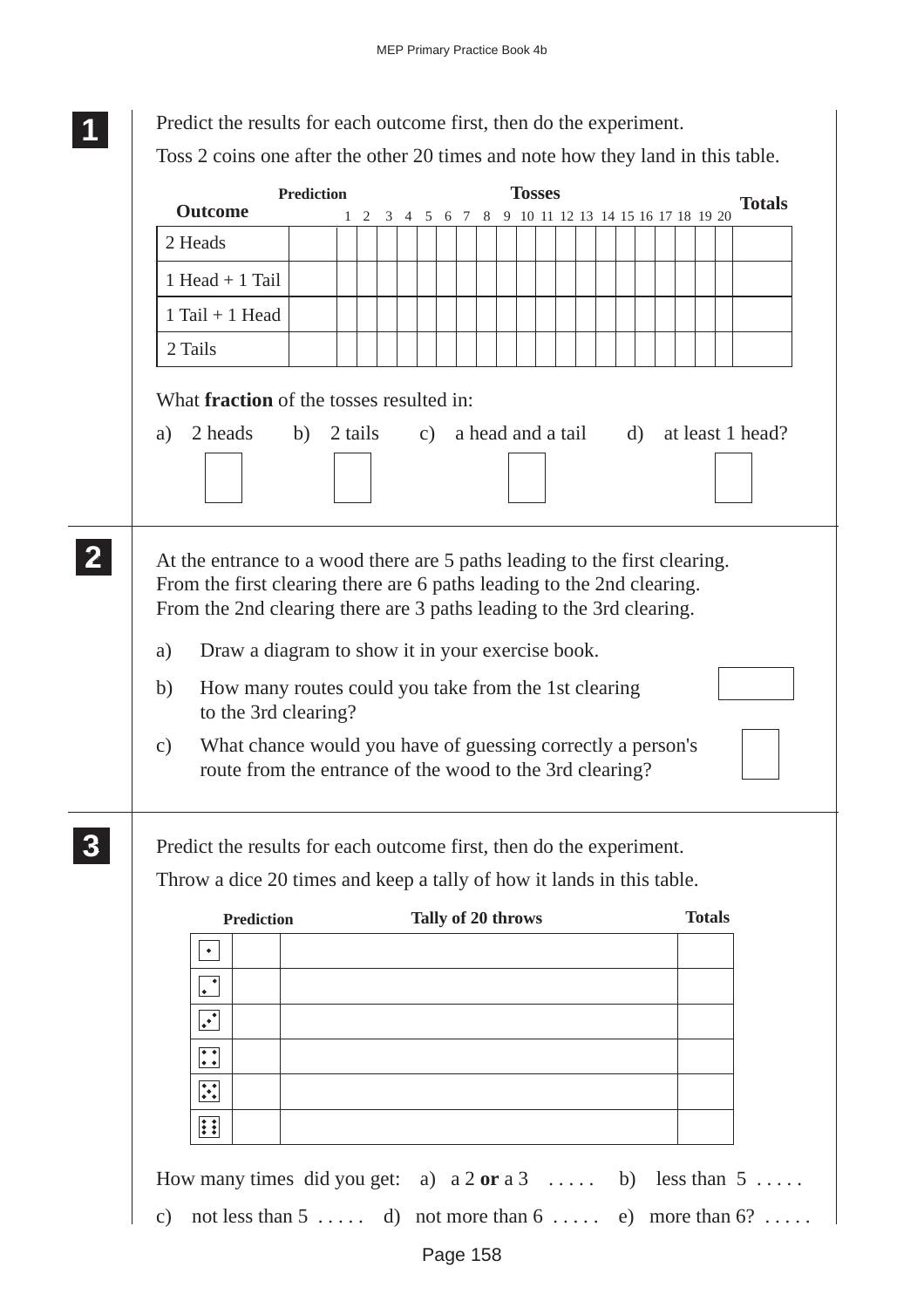Throw 2 dice at the same time 36 times. Keep a tally of the outcomes here.

| 1 and 1                                                                                                                                                               |              |                | $2$ and $2$         |                |                                                                                                                                         |         |    | 3 and 3 |    |    |                                                    |    |    | 4 and 4 |    |    |
|-----------------------------------------------------------------------------------------------------------------------------------------------------------------------|--------------|----------------|---------------------|----------------|-----------------------------------------------------------------------------------------------------------------------------------------|---------|----|---------|----|----|----------------------------------------------------|----|----|---------|----|----|
| 1 and 2                                                                                                                                                               |              |                | $2$ and $3$         |                |                                                                                                                                         |         |    | 3 and 4 |    |    |                                                    |    |    | 4 and 5 |    |    |
| 1 and $3$                                                                                                                                                             |              |                | $2$ and $4$         |                |                                                                                                                                         |         |    | 3 and 5 |    |    |                                                    |    |    | 4 and 6 |    |    |
| 1 and 4                                                                                                                                                               |              |                | $2$ and $5$         |                |                                                                                                                                         |         |    | 3 and 6 |    |    |                                                    |    |    |         |    |    |
| 1 and 5                                                                                                                                                               |              |                | $2$ and $6$         |                |                                                                                                                                         |         |    |         |    |    |                                                    |    |    | 5 and 5 |    |    |
| 1 and $6$                                                                                                                                                             |              |                |                     |                |                                                                                                                                         |         |    | 6 and 6 |    |    |                                                    |    |    | 5 and 6 |    |    |
| How many times were these numbers the <b>product</b> of the 2 numbers thrown?<br>a)                                                                                   |              |                |                     |                |                                                                                                                                         |         |    |         |    |    |                                                    |    |    |         |    |    |
| $\overline{2}$<br>$\mathbf{1}$                                                                                                                                        | 3            | $\overline{4}$ | 5                   | 6              | 8                                                                                                                                       | 9<br>10 | 12 | 15      | 16 | 18 | 20                                                 |    | 24 | 25      | 30 | 36 |
|                                                                                                                                                                       |              |                |                     |                |                                                                                                                                         |         |    |         |    |    |                                                    |    |    |         |    |    |
| How many times were these numbers the sum of the 2 numbers thrown?<br>$\mathbf{c})$                                                                                   |              |                |                     |                |                                                                                                                                         |         |    |         |    |    |                                                    |    |    |         |    |    |
|                                                                                                                                                                       | 1            | $\mathfrak{2}$ | 3<br>$\overline{4}$ | 5              | 6                                                                                                                                       | $\tau$  | 8  | 9       | 10 | 11 | 12                                                 | 13 |    |         |    |    |
|                                                                                                                                                                       |              |                |                     |                |                                                                                                                                         |         |    |         |    |    |                                                    |    |    |         |    |    |
| How many times was the sum of the 2 numbers even?<br>What fraction is it of the 36 throws?                                                                            |              |                |                     |                |                                                                                                                                         |         |    |         |    |    |                                                    |    |    |         |    |    |
|                                                                                                                                                                       |              |                |                     |                |                                                                                                                                         |         |    |         |    |    |                                                    |    |    |         |    |    |
|                                                                                                                                                                       |              |                |                     |                | Leslie threw a pyramid-shaped dice 100 times. It has 5 written on its<br>square base and 1, 2, 3 and 4 written on its triangular sides. |         |    |         |    |    |                                                    |    |    |         |    |    |
| Leslie made this table to show how many times (frequency) the dice landed on<br>each number (outcome). We say that it shows the frequency of each outcome.<br>Outcome | $\mathbf{1}$ | $\overline{2}$ | 3                   | $\overline{4}$ | 5                                                                                                                                       | a)      |    |         |    |    | Write in the bottom row of the table               |    |    |         |    |    |
|                                                                                                                                                                       |              |                |                     |                |                                                                                                                                         |         |    |         |    |    | what <b>fraction</b> of the 100 times each         |    |    |         |    |    |
| Frequency                                                                                                                                                             | 15           | 18             | 19                  | 16             | 32                                                                                                                                      |         |    |         |    |    | number was landed on.                              |    |    |         |    |    |
| Probability                                                                                                                                                           |              |                |                     |                |                                                                                                                                         |         |    |         |    |    | This is called the <b>probability</b> of an        |    |    |         |    |    |
| b)<br>How many times<br>did Leslie throw:                                                                                                                             |              |                |                     |                | i) at most a $3$                                                                                                                        |         |    |         |    |    | outcome happening.<br>ii) at least a 3?            |    |    |         |    |    |
|                                                                                                                                                                       |              |                |                     |                | <b>Possible outcomes</b>                                                                                                                |         |    |         |    |    | If we toss a $10 p$ , a $20 p$                     |    |    |         |    |    |
| T: Tails, H: Heads<br>$10 p \, \text{coin}$                                                                                                                           |              |                |                     |                |                                                                                                                                         |         |    |         |    |    | and a 50 p coin at the                             |    |    |         |    |    |
| 20 p coin                                                                                                                                                             |              |                |                     |                |                                                                                                                                         |         |    |         |    |    | same time just once,<br>which sides could face up? |    |    |         |    |    |

Page 159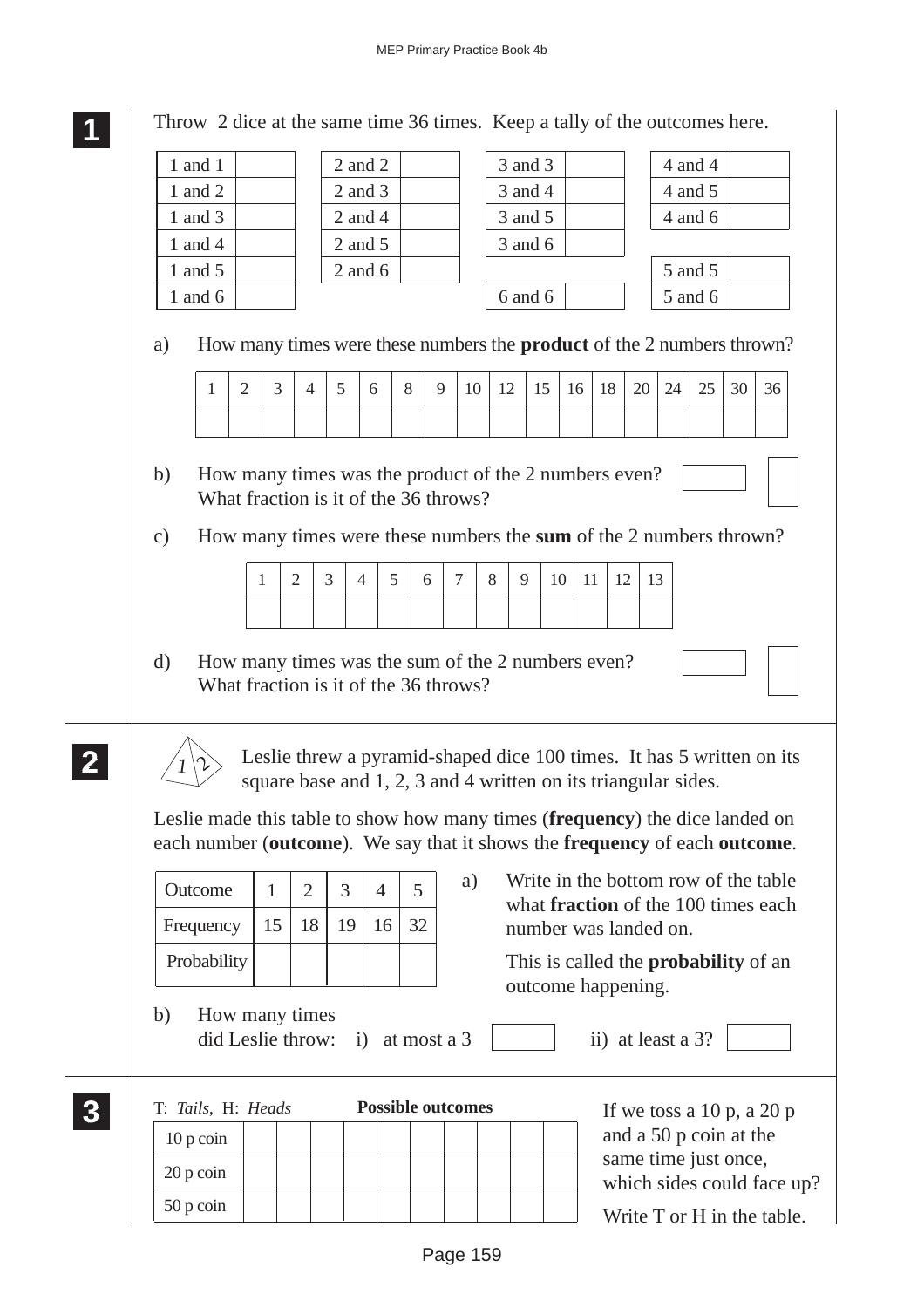|    |                                                                                                                                                                           | <b>Prediction</b> |  |                                                    |  |  |  | <b>Tosses</b> |  |  |  | <b>Totals</b>                                     |
|----|---------------------------------------------------------------------------------------------------------------------------------------------------------------------------|-------------------|--|----------------------------------------------------|--|--|--|---------------|--|--|--|---------------------------------------------------|
|    | <b>Outcome</b>                                                                                                                                                            |                   |  | 1 2 3 4 5 6 7 8 9 10 11 12 13 14 15 16 17 18 19 20 |  |  |  |               |  |  |  |                                                   |
|    | 3 Heads                                                                                                                                                                   |                   |  |                                                    |  |  |  |               |  |  |  |                                                   |
|    | $2$ Heads + 1 Tail<br>(in any order)                                                                                                                                      |                   |  |                                                    |  |  |  |               |  |  |  |                                                   |
|    | 1 Head $+$ 2 Tails<br>(in any order)                                                                                                                                      |                   |  |                                                    |  |  |  |               |  |  |  |                                                   |
|    | 3 Tails                                                                                                                                                                   |                   |  |                                                    |  |  |  |               |  |  |  |                                                   |
| a) | What <b>fraction</b> of the tosses resulted in:<br>3 Heads                                                                                                                |                   |  |                                                    |  |  |  |               |  |  |  | b) exactly 2 Heads c) exactly 1 Head d) no Heads? |
|    | If you do the experiment again, which outcome do you think will be most likely?                                                                                           |                   |  |                                                    |  |  |  |               |  |  |  |                                                   |
|    | If we put a set of 4 videos $(A, B, C \text{ and } D)$ back on the shelf without looking at<br>their titles, in what order could they end up? Show all the possibilities. |                   |  |                                                    |  |  |  |               |  |  |  |                                                   |
|    |                                                                                                                                                                           |                   |  |                                                    |  |  |  |               |  |  |  |                                                   |
|    |                                                                                                                                                                           |                   |  |                                                    |  |  |  |               |  |  |  |                                                   |
|    |                                                                                                                                                                           |                   |  |                                                    |  |  |  |               |  |  |  |                                                   |
|    |                                                                                                                                                                           |                   |  |                                                    |  |  |  |               |  |  |  |                                                   |
|    | What is the probability that:                                                                                                                                             |                   |  |                                                    |  |  |  |               |  |  |  |                                                   |

. . . . . . . . . . . . . . . . . . . . . . . . . . . . . . . . . . . . . . . . . . . . . .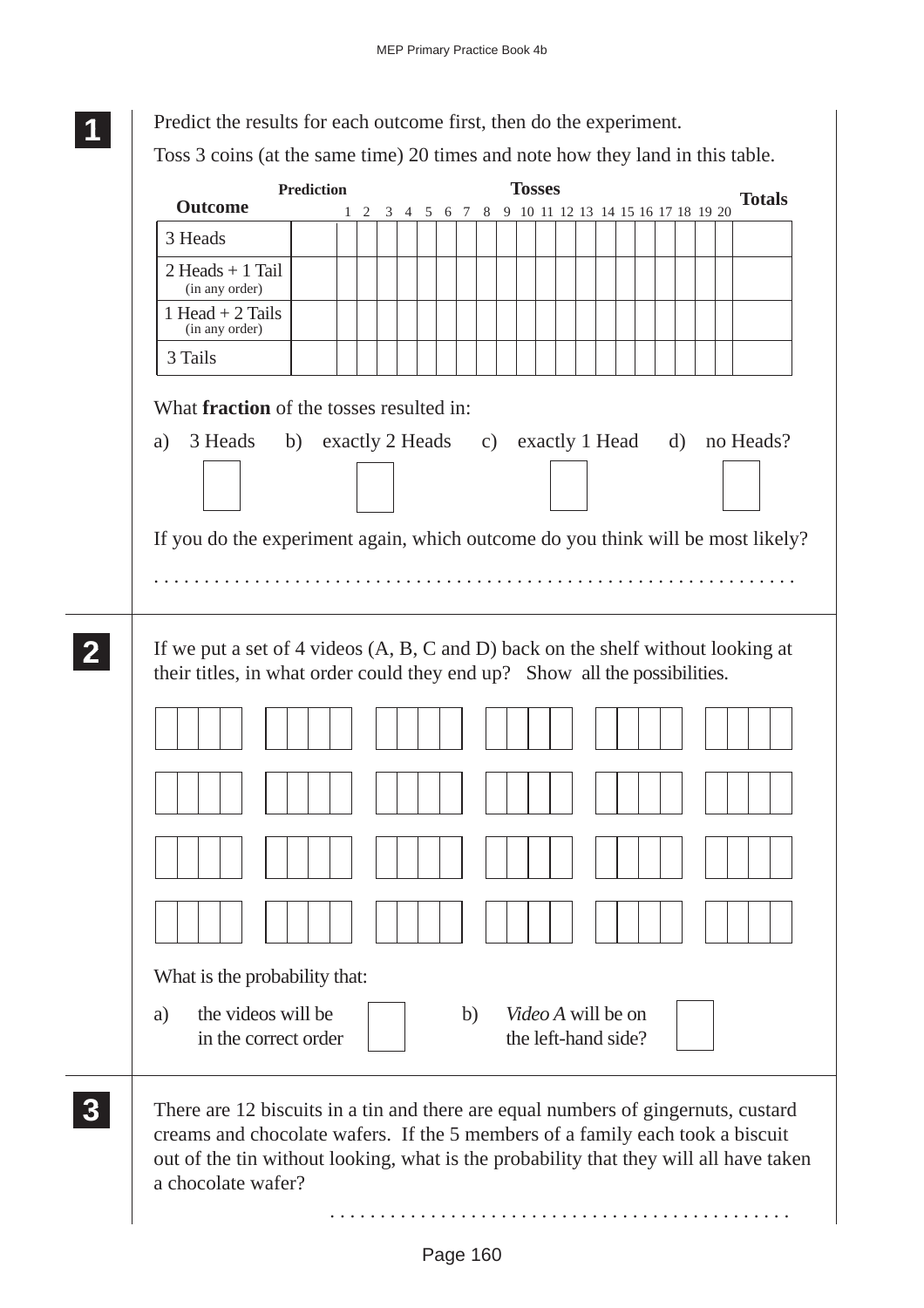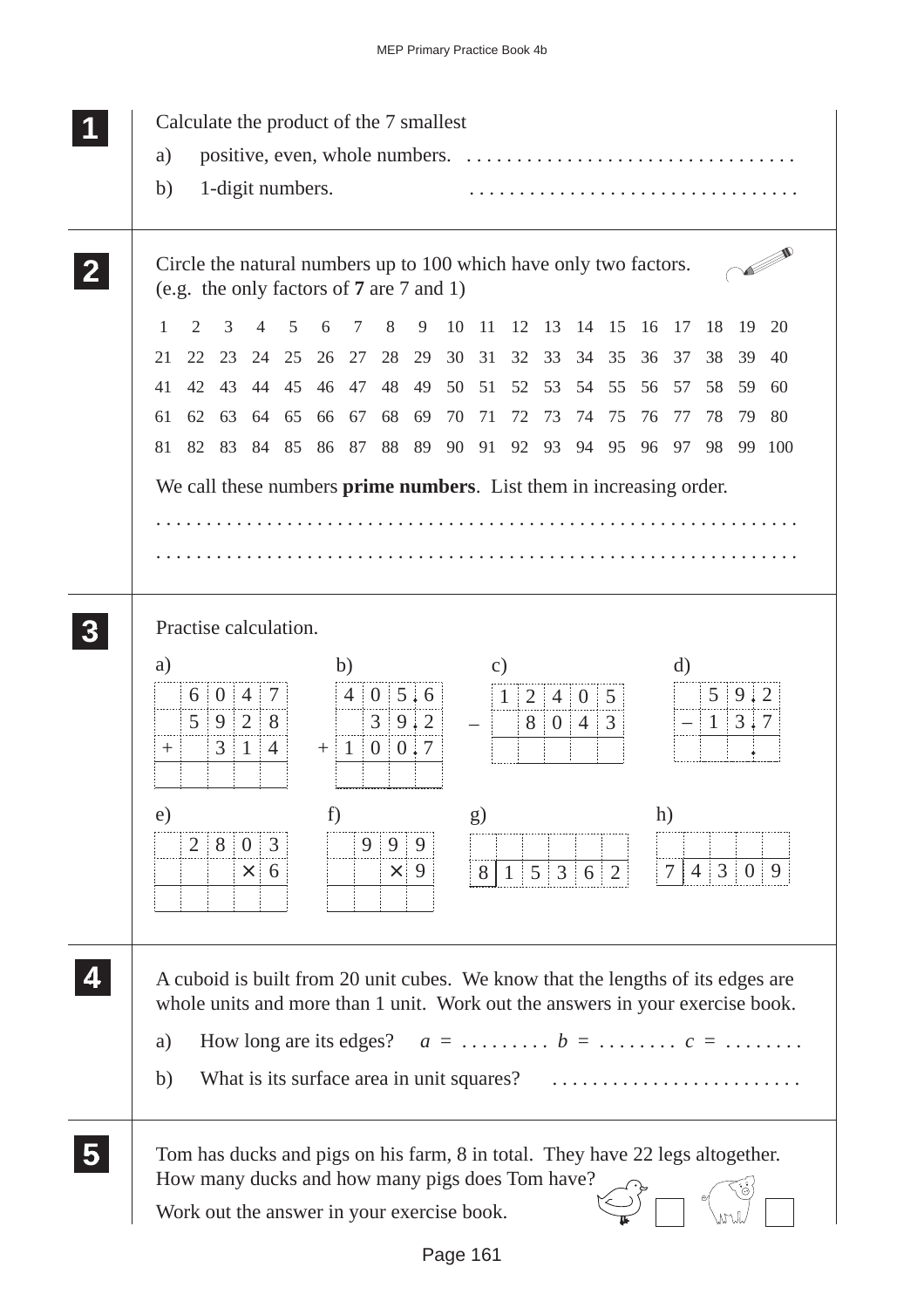| Practise calculation. Do the operations in the correct order. |                                                                                                                                                               |  |  |  |
|---------------------------------------------------------------|---------------------------------------------------------------------------------------------------------------------------------------------------------------|--|--|--|
| a)                                                            | $2756 - 1348 + 220 =$<br>$2756 - (1348 - 220) =$                                                                                                              |  |  |  |
| b)                                                            | $2756 \times 4 + 1348 \times 4 =$<br>$(2756 + 1348) \times 4 =$                                                                                               |  |  |  |
| $\mathbf{c})$                                                 | $(6315 - 1726) \times 3 =$<br>$6315 \times 3 - 1726 \times 3 =$                                                                                               |  |  |  |
| $\rm d)$                                                      | $10\,256 \div 4 - 2372 \div 4 =$<br>$(10\,256 - 2372) \div 4 =$                                                                                               |  |  |  |
| e)                                                            | $2187 \div 9 \div 3 =$<br>$2187 \div (9 \div 3) =$                                                                                                            |  |  |  |
| f)                                                            | $2187 \times 9 \div 3 =$<br>$2187 \times (9 \div 3) =$                                                                                                        |  |  |  |
|                                                               | Plan, estimate, calculate and check in your exercise book. Write the answers here.                                                                            |  |  |  |
| a)                                                            | In a large container there are 18 649 litres of water.<br>In a smaller container there are 12 450 litres less.<br>How much water is in the smaller container? |  |  |  |
| b)                                                            | Andrew has £6278 and James has £2327 more.<br>How much money will James have left after spending $£1796?$                                                     |  |  |  |
| $\mathbf{c})$                                                 | A cruise to a certain holiday destination costs £875 per person.                                                                                              |  |  |  |
|                                                               | How much would it cost for a group of 4 people?<br>$\mathbf{i}$                                                                                               |  |  |  |
|                                                               | How much would it cost for a group of 8 people?<br>$\overline{ii}$ )                                                                                          |  |  |  |
|                                                               | iii)<br>How much would it cost for each group if they<br>travelled by plane for £400 less each? $4: \ldots \ldots \quad 8: \ldots \ldots$                     |  |  |  |
|                                                               | Where could you put '+' signs among the digits 1 to 7 so that the sum is 100?                                                                                 |  |  |  |
|                                                               | (You must keep the digits in increasing order!)                                                                                                               |  |  |  |
|                                                               | <i>Point A</i> stands for $\frac{1}{5}$ and <i>Point B</i> stands for $\frac{7}{10}$ . Mark the positions of 0 and 1.                                         |  |  |  |
|                                                               | $\begin{array}{c c}\nA & B \\ \hline\n\end{array}$                                                                                                            |  |  |  |
| a)                                                            | Check the results and correct the answer if it is wrong.<br>$CLXXXVI + III = LXII$<br>$MMII-MCMXCIX = V$<br>b)                                                |  |  |  |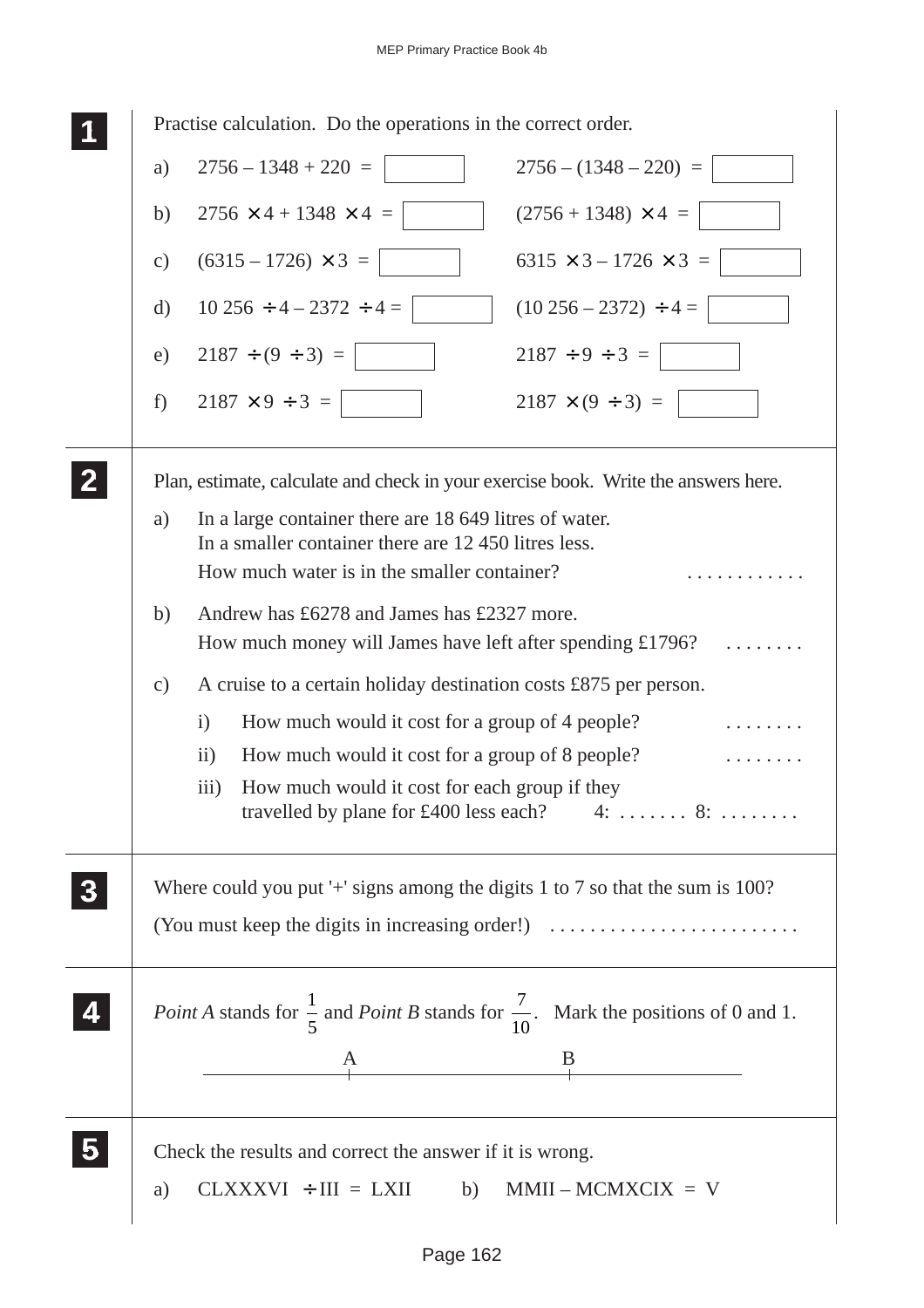|                  | In your exercise book, write 2-term additions using the numbers in Set A.<br>$A = \{-3, 2, 1, 0, -5, 6\}$                                                                |  |  |
|------------------|--------------------------------------------------------------------------------------------------------------------------------------------------------------------------|--|--|
|                  |                                                                                                                                                                          |  |  |
|                  | a)                                                                                                                                                                       |  |  |
|                  | How many of the results are: i) positive $\vert$<br>b)<br>ii) negative?                                                                                                  |  |  |
|                  | Solve this problem in your exercise book. Write only the answer here.                                                                                                    |  |  |
|                  | If my father takes 20 paces forward, he covers a distance of 16 m.<br>If I take 10 paces forward, I cover a distance of 7 m.                                             |  |  |
|                  | How much longer is one of my father's paces than one of mine?                                                                                                            |  |  |
| $\boldsymbol{3}$ | The price of 0.7 litres of syrup is £5.60. How much would 1 litre of syrup cost?                                                                                         |  |  |
|                  |                                                                                                                                                                          |  |  |
|                  | $8 = 2 \times 4$ and $8 + 4 = 12$ is exactly divisible by 3, as $3 \times 4 = 12$<br>$14 = 2 \times 7$ and $14 + 7 = 21$ is exactly divisible by 3, as $3 \times 7 = 21$ |  |  |
|                  | Is this statement true or false? Give a reason for your answer.                                                                                                          |  |  |
|                  | If we add a natural number and its double, then the sum is exactly divisible by 3.                                                                                       |  |  |
|                  |                                                                                                                                                                          |  |  |
|                  |                                                                                                                                                                          |  |  |
|                  | Factorise these numbers.                                                                                                                                                 |  |  |
|                  | $720 =$<br>a)                                                                                                                                                            |  |  |
|                  | $8 \times 8 - 7 \times 7 =$<br>b)                                                                                                                                        |  |  |
|                  | $10 \times 10 - 1 =$<br>$\mathbf{c})$                                                                                                                                    |  |  |
|                  | Factorise 1250 and 175 in your exercise books.<br>a)                                                                                                                     |  |  |
|                  | What is:<br>i) the greatest<br>ii) the smallest                                                                                                                          |  |  |
|                  | natural number which is a factor of both numbers?<br>i)<br>$\rm ii)$                                                                                                     |  |  |
|                  | Factorise 68 and 170 in your exercise books.<br>b)                                                                                                                       |  |  |
|                  | What is: i) the greatest<br>ii) the smallest                                                                                                                             |  |  |
|                  | natural number which is a factor of both numbers?<br>$\mathbf{i}$<br>$\overline{11})$                                                                                    |  |  |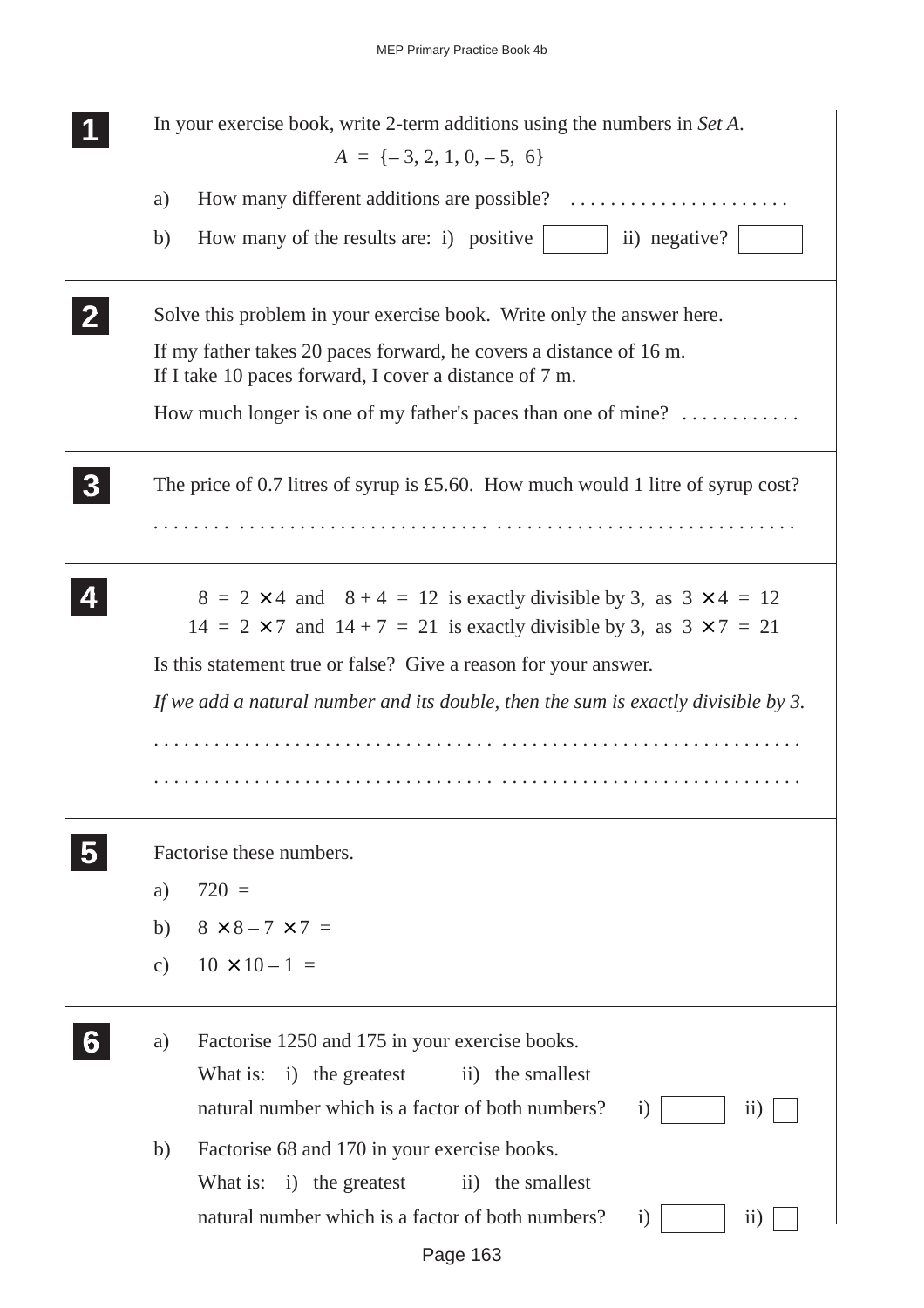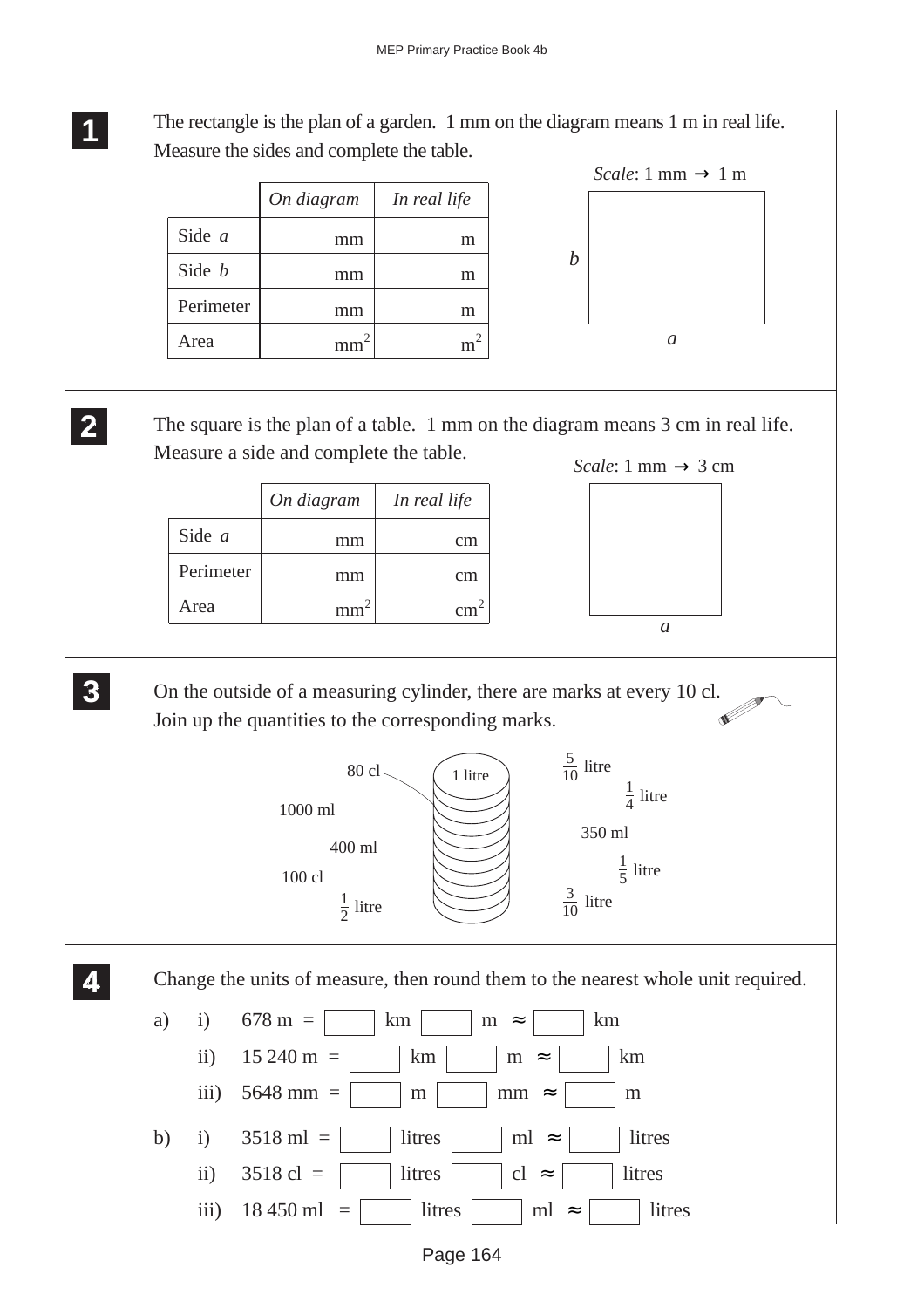| A cuboid is built from 30 unit cubes.<br>a)<br>What are the possible lengths of its<br>edges?<br>List them in the table.                                                                                                                                                                                                              |
|---------------------------------------------------------------------------------------------------------------------------------------------------------------------------------------------------------------------------------------------------------------------------------------------------------------------------------------|
| If all its edges are more than 1 unit long,<br>b)<br>what lengths must its edges be?<br>What is the area of its longest side?<br>$\mathbf{c})$                                                                                                                                                                                        |
| Factorise 360 in your exercise book.<br>a)<br>What are its prime factors?<br>Factorise 768 in your exercise book.<br>b)<br>What are its prime factors?<br>What is the greatest natural number<br>$\mathcal{C}$ )<br>which is a factor of both 360 and 768?                                                                            |
| <i>Point A</i> stands at $\frac{1}{4}$ and <i>Point B</i> stands at $\frac{7}{8}$ . Mark the positions of 0 and 1.<br>A<br>B                                                                                                                                                                                                          |
| Check that the results are correct. Correct the answer if it is wrong.<br>$CDLX \times VII = MMMCCX$<br>$MMCXII - MCMXV = XCVII$<br>b)<br>a)<br>$MMMUXIX + IX = CCXL$<br>$\mathcal{C}$ )<br>$CCCLXXXVII + MCCXIII = MCD$<br>$\mathbf{d}$                                                                                              |
| To make enough fruit punch for a party of 12 people needs:<br>$1\frac{3}{4}$ litres of orange juice, 500 ml of lemon juice, $2\frac{1}{2}$ litres of pineapple juice,<br>1.5 litres of white wine and 4.75 litres of lemonade.<br>How many 2 litre jugs in which to serve the punch will be needed?<br>$Answer: \ldots \ldots \ldots$ |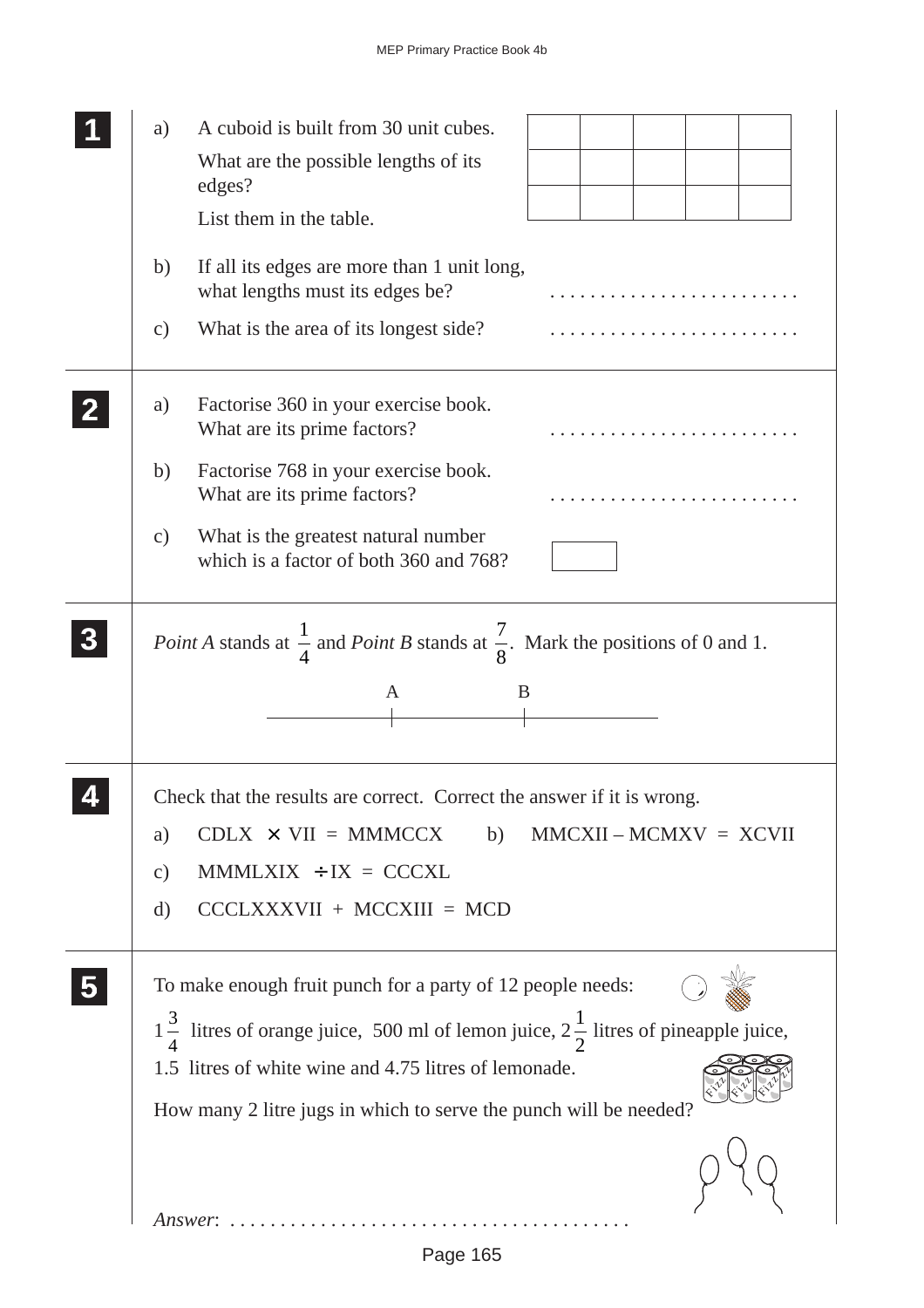|                  | A gang of workmen repaired 5 km 300 m of road in the 1st week of March,<br>8 km 60 m in the 2nd week and 4 km 700 m in the 3rd week.<br>What length of road did the gang repair in the 3 weeks? |  |  |  |  |  |
|------------------|-------------------------------------------------------------------------------------------------------------------------------------------------------------------------------------------------|--|--|--|--|--|
| $\mathbf{2}$     | There were 5 litres 400 ml of syrup in a container. Another 680 ml were poured<br>in. How much syrup is in the container now?                                                                   |  |  |  |  |  |
| $\boldsymbol{3}$ | In a granary, there are 14 650 kg of grain. 8750 kg is wheat, 230 kg is rye and<br>the rest is oats. How many kg of oats are in the granary?                                                    |  |  |  |  |  |
|                  | Draw around the whole rectangle if the shaded area is:                                                                                                                                          |  |  |  |  |  |
|                  | $\frac{2}{3}$<br>$\frac{1}{2}$<br>$rac{3}{4}$<br>b)<br>a)<br>$\mathbf{c})$                                                                                                                      |  |  |  |  |  |
|                  | $\frac{8}{10}$<br>$\frac{4}{5}$<br>$\rm d)$<br>f)<br>$\frac{1}{2}$<br>e)                                                                                                                        |  |  |  |  |  |
|                  | Fill in the missing numbers.<br>1 hour $=$<br>minutes                                                                                                                                           |  |  |  |  |  |
|                  | $\frac{1}{4}$ hour =<br>$\frac{3}{4}$ hour =<br>minutes<br>minutes<br>a)                                                                                                                        |  |  |  |  |  |
|                  | $0.5$ hour $=$<br>minutes<br>$0.7$ hour $=$<br>b)<br>minutes                                                                                                                                    |  |  |  |  |  |
|                  | $\frac{1}{3}$ hour =<br>$rac{2}{3}$ hour =<br>$\mathbf{c})$<br>minutes<br>minutes                                                                                                               |  |  |  |  |  |
|                  | $\frac{1}{6}$ hour =<br>$\frac{5}{6}$ hour =<br>minutes<br>$\mathbf{d}$<br>minutes                                                                                                              |  |  |  |  |  |
|                  | $\frac{1}{5}$ hour =<br>minutes<br>$0.6$ hour $=$<br>e)<br>minutes                                                                                                                              |  |  |  |  |  |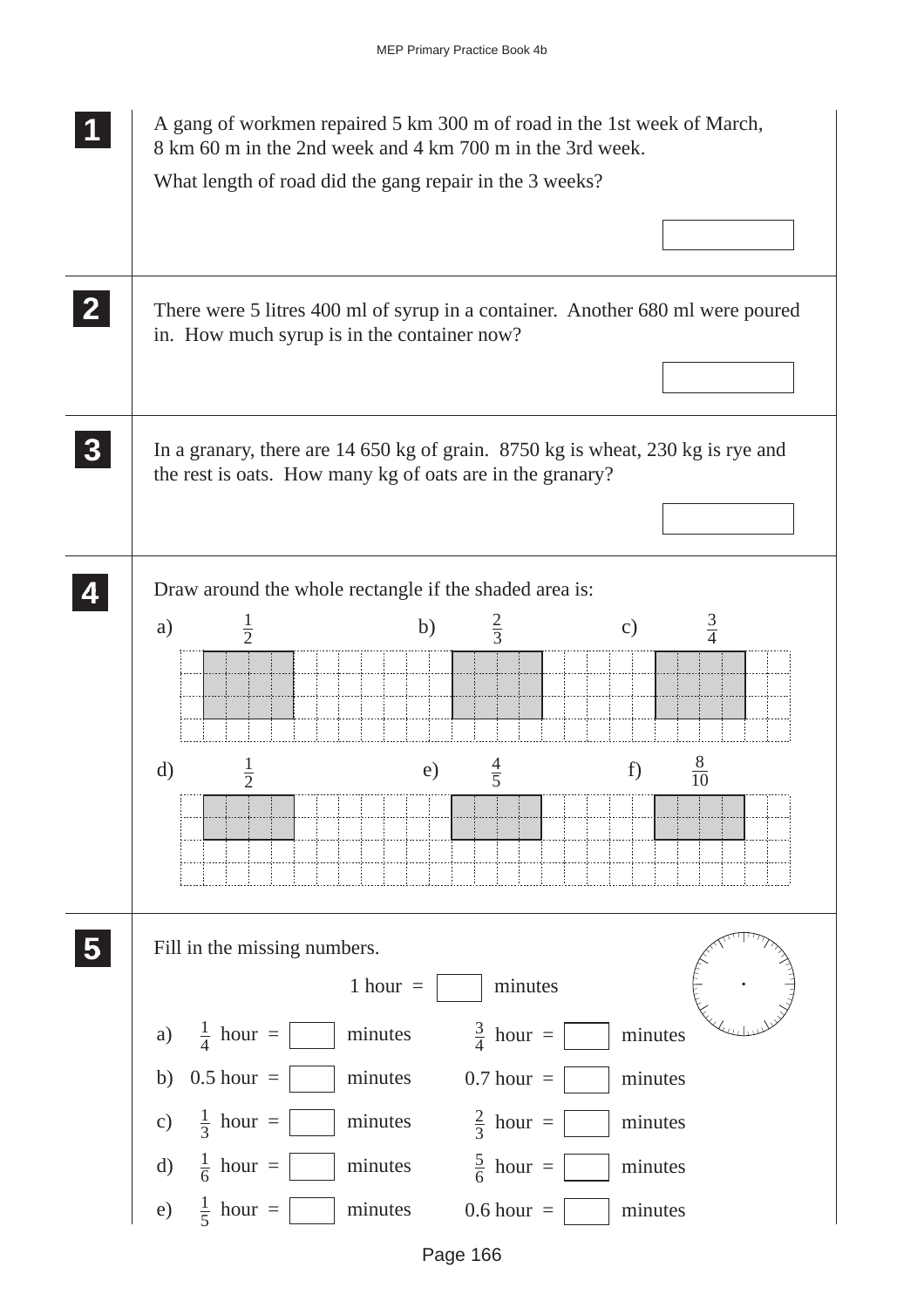MEP Primary Practice Book 4b

| Do the calculations in your exercise book. Write the answers here.                                                     |  |  |  |  |  |
|------------------------------------------------------------------------------------------------------------------------|--|--|--|--|--|
| 1 m of material costs £6.70. How much do 8 m cost?<br>a)                                                               |  |  |  |  |  |
| 7 kg of apples cost £13.30. How much does 1 kg cost?<br>b)                                                             |  |  |  |  |  |
| 5 litres of oil cost £16.50. How much do 7 litres cost?<br>$\mathbf{c})$                                               |  |  |  |  |  |
| Kate had 360 pennies. On Friday she spent $\frac{7}{6}$ of them on stamps.                                             |  |  |  |  |  |
| 360 p<br>How much did the stamps cost?<br>a)                                                                           |  |  |  |  |  |
| What part of her money was left?<br>b)                                                                                 |  |  |  |  |  |
| Danny has already run 900 m, which is $\frac{3}{5}$ of the distance he has to run.                                     |  |  |  |  |  |
| What distance is he running?<br>a)                                                                                     |  |  |  |  |  |
| 900 m<br>b)<br>What part of the distance<br>$\rm i)$<br>does he still have to run?                                     |  |  |  |  |  |
| How many metres does he still have to run?<br>$\rm ii)$                                                                |  |  |  |  |  |
| How much does Peter have if $\frac{1}{2}$ of his money is 50 p more than $\frac{1}{4}$ of it?<br>a)                    |  |  |  |  |  |
|                                                                                                                        |  |  |  |  |  |
| $\frac{2}{5}$ of Veronica's money is 120 p less than $\frac{3}{5}$ of it.<br>b)                                        |  |  |  |  |  |
| How much money does Veronica have?                                                                                     |  |  |  |  |  |
| Wendy spent half of her money on Monday,<br>$\mathcal{C}$ )<br>half of what was left on Tuesday and she had 40 p left. |  |  |  |  |  |
| How much money did Wendy have at first?                                                                                |  |  |  |  |  |
| Solve the equations and inequalities in your exercise book.                                                            |  |  |  |  |  |
| $3 \times a - 410 = 4690$<br>b) $4 \times b + 40 = 3 \times b + 110$<br>a)                                             |  |  |  |  |  |
| c) $5 \times c + 2000 \lt 7400$ d) $87 \lt 6 \times d - 320 \lt 113$                                                   |  |  |  |  |  |
|                                                                                                                        |  |  |  |  |  |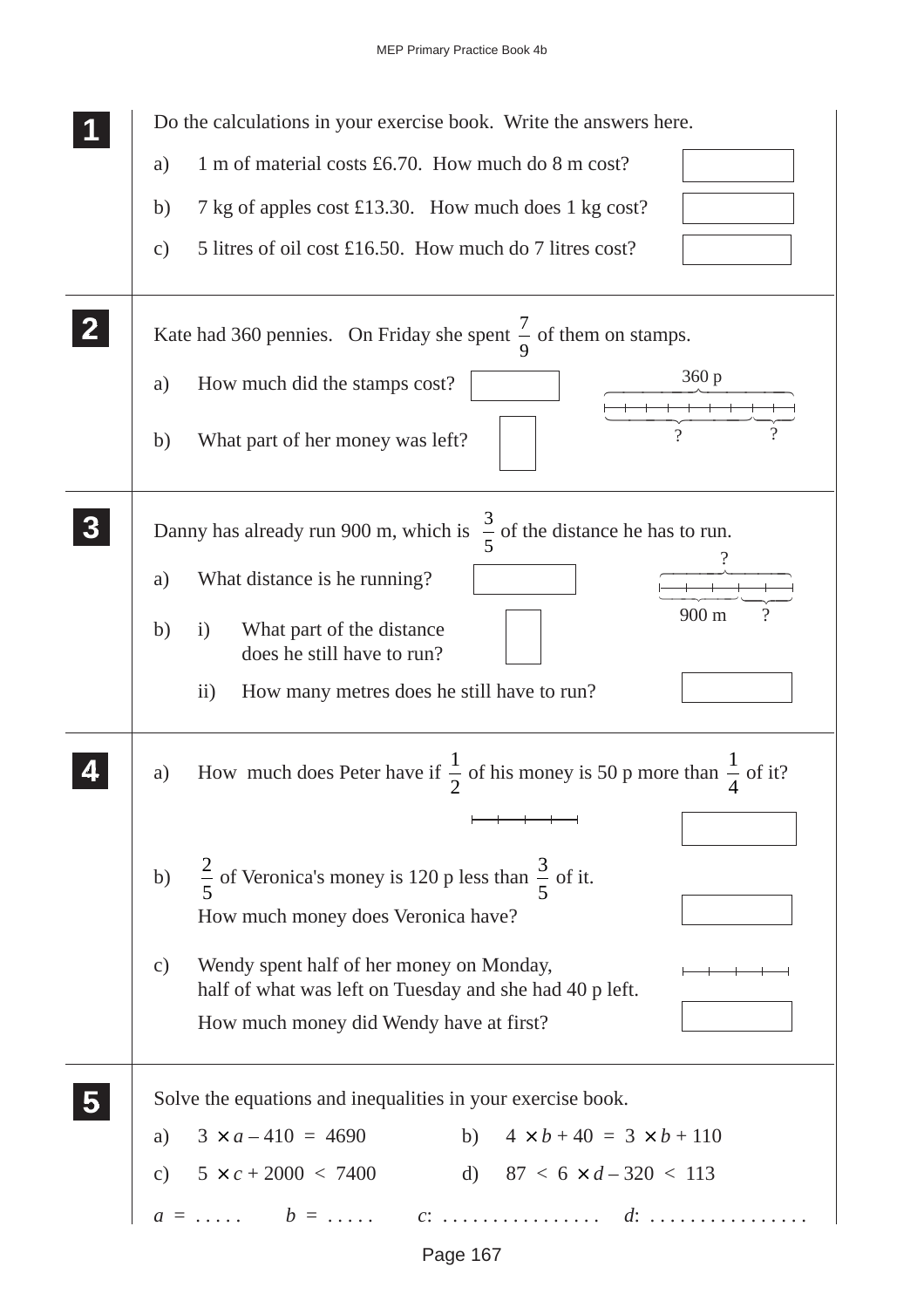| What rule has been used to group the natural numbers?                                                                             |                                                                                                                                                                                                                                                                                                                     |                        |                    |                    |                   |  |
|-----------------------------------------------------------------------------------------------------------------------------------|---------------------------------------------------------------------------------------------------------------------------------------------------------------------------------------------------------------------------------------------------------------------------------------------------------------------|------------------------|--------------------|--------------------|-------------------|--|
|                                                                                                                                   | 5, 25,<br>100,                                                                                                                                                                                                                                                                                                      | 1, 6, 21,<br>1201, 66, | 2, 7, 42,<br>5317, | 3, 8, 63,<br>4218, | 4, 9, 99,<br>1644 |  |
| Write these numbers in the correct set.<br>10, 72, 38, 13, 54, 96, 61, 87, 75, 49, 172,<br>359, 648, 975, 831, 570, 903, 184, 657 |                                                                                                                                                                                                                                                                                                                     |                        |                    |                    |                   |  |
| $\mathbf{2}$                                                                                                                      | Write the numbers $1, 2, 3, 6, 9$ and 18<br>in the suitable circles if the arrows point<br>towards the multiples.<br>Complete the missing arrows.                                                                                                                                                                   |                        |                    |                    |                   |  |
| $3\phantom{a}$                                                                                                                    | It takes 45 minutes for 7200 litres of water to flow out of the dam.<br>How much water would flow out after these times? Fill in the missing numbers.                                                                                                                                                               |                        |                    |                    |                   |  |
|                                                                                                                                   | 15 minutes:<br>a)                                                                                                                                                                                                                                                                                                   |                        | litres<br>b)       | 5 minutes:         | litres            |  |
|                                                                                                                                   | 3 minutes:<br>$\mathbf{c})$                                                                                                                                                                                                                                                                                         |                        | litres<br>$\rm d)$ | 1 minute:          | litres            |  |
|                                                                                                                                   | 30 minutes:<br>e)                                                                                                                                                                                                                                                                                                   |                        | litres<br>f)       | 1 hour:            | litres            |  |
|                                                                                                                                   | Solve the problems in your exercise book. Write only the answer here.<br>Lennie Lion eats about 16 kg of meat every day.<br>a)<br>About how much meat does <i>Lennie Lion</i> eat in a year?                                                                                                                        |                        |                    |                    |                   |  |
|                                                                                                                                   | In one year, <i>Ellie Elephant</i> drinks about 150 times.<br>b)<br>Each time, she drinks about 200 litres of water.<br>How much water does <i>Ellie Elephant</i> drink in a year?<br>Daisy Dragonfly flies around for 2 and a half hours.<br>$\mathbf{c})$<br>How far does she fly if she covers 625 m per minute? |                        |                    |                    |                   |  |
|                                                                                                                                   |                                                                                                                                                                                                                                                                                                                     |                        |                    |                    |                   |  |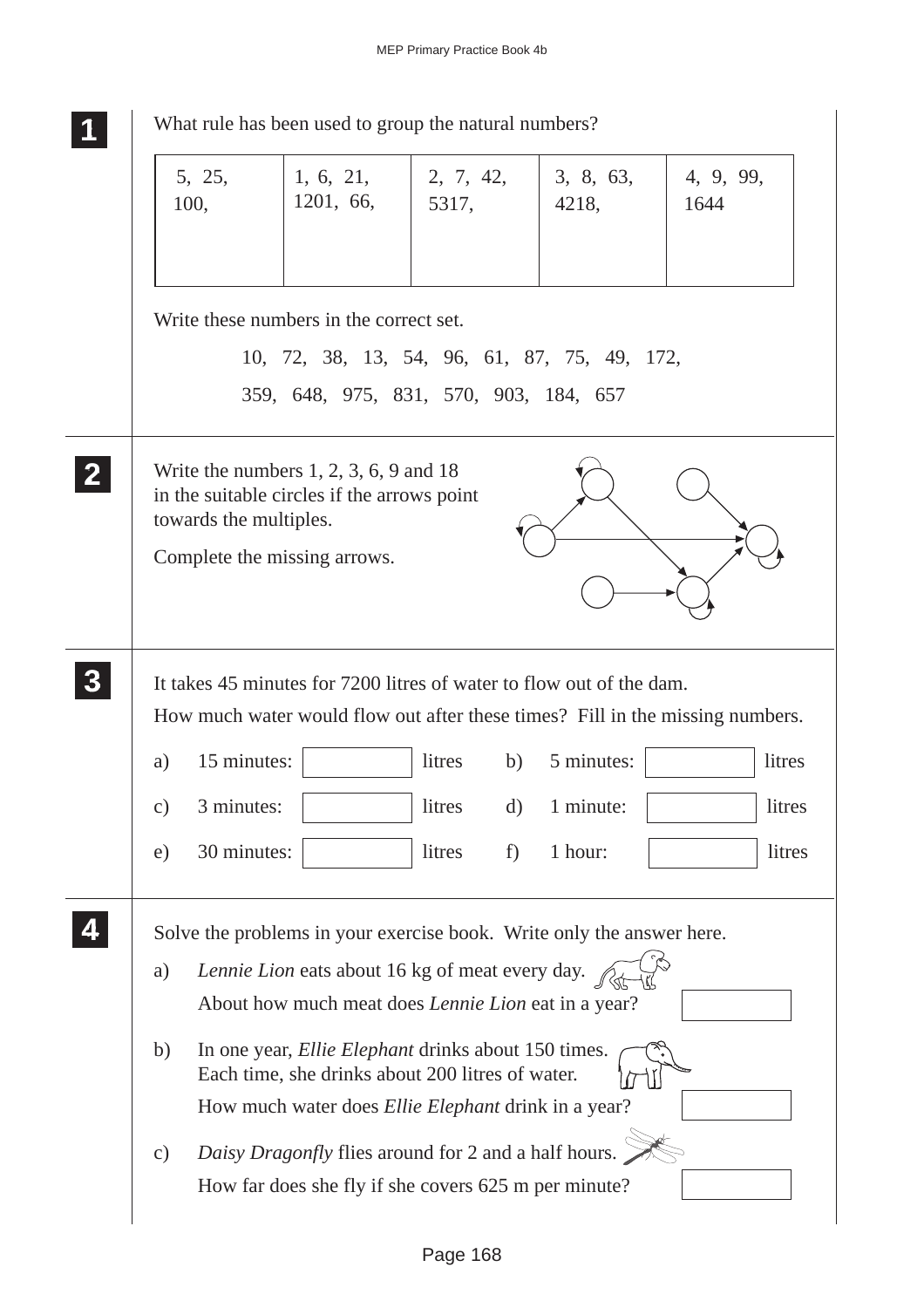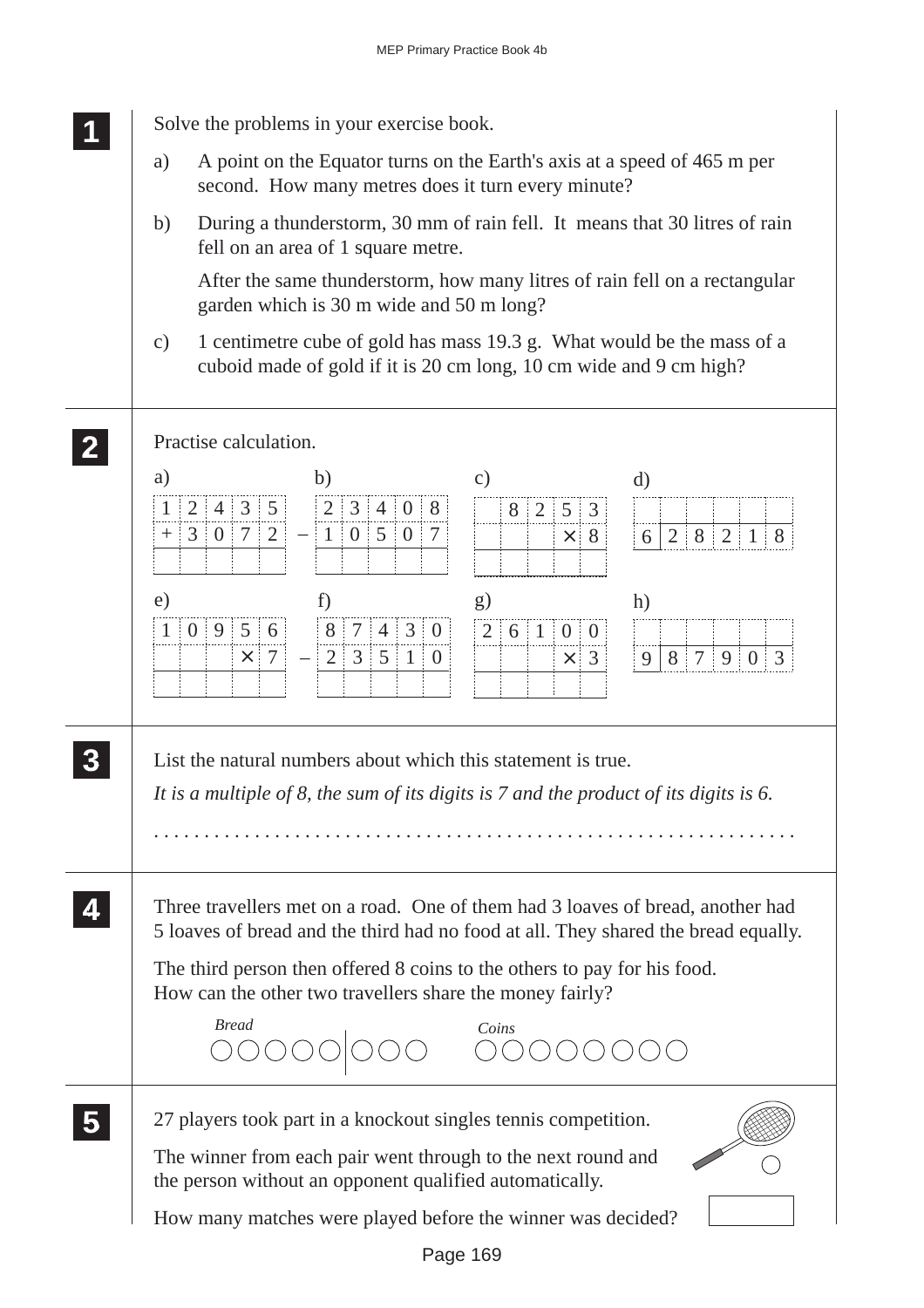#### MEP Primary Practice Book 4b

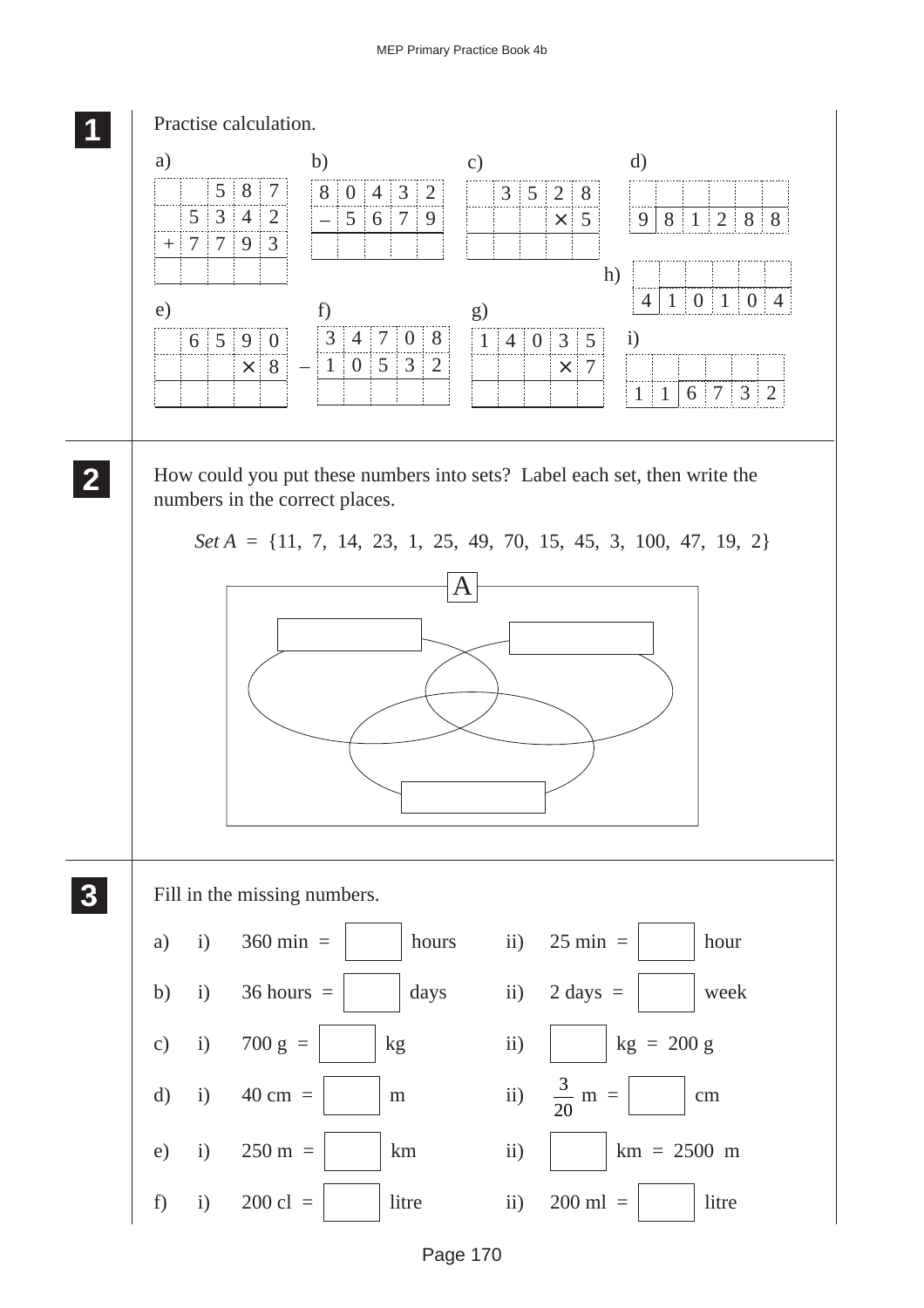

Page 171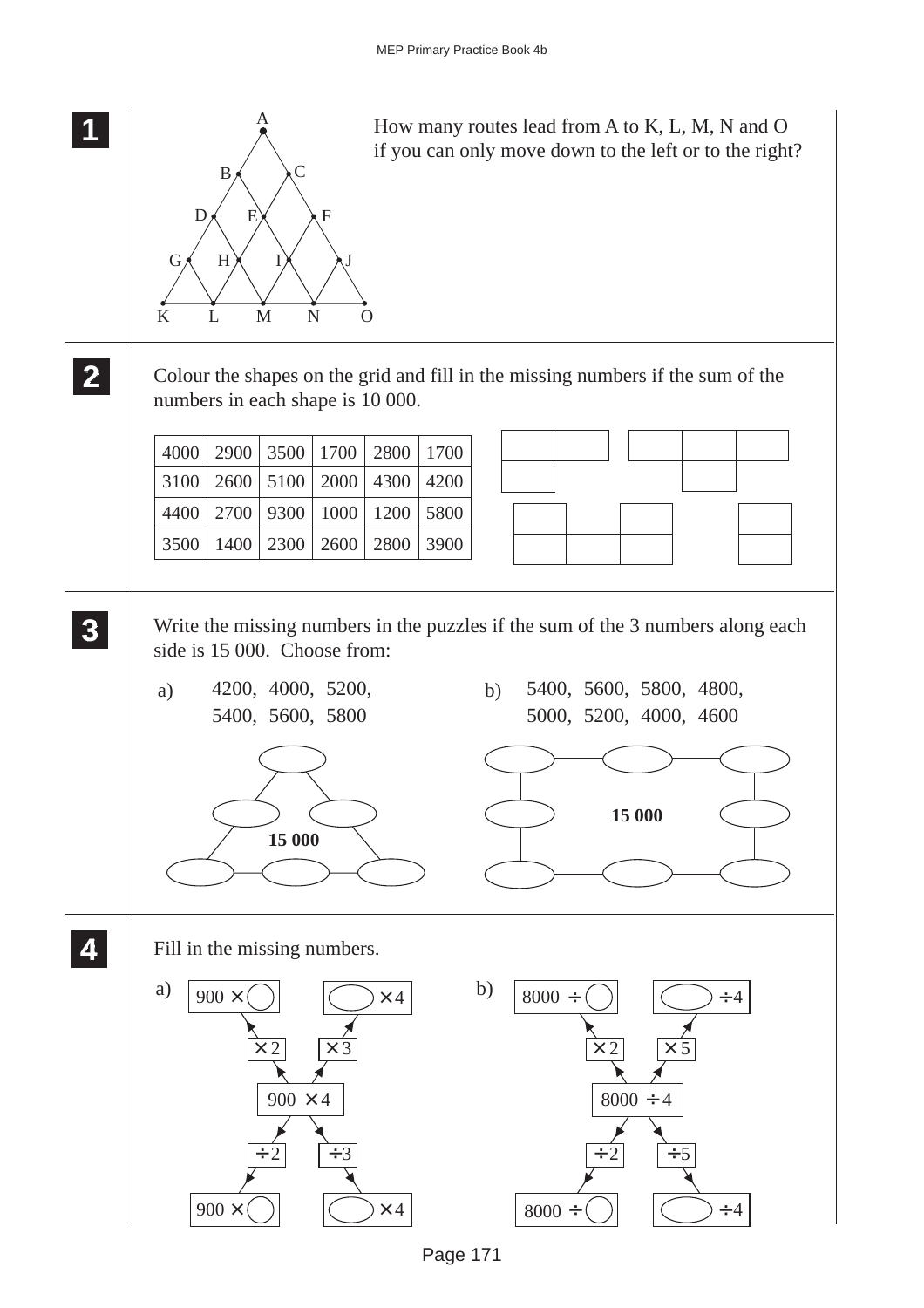|                | List the natural numbers up to 100 which have an odd number of factors.<br>a)                                                                                                                                                                                                                                                                           |  |  |  |  |
|----------------|---------------------------------------------------------------------------------------------------------------------------------------------------------------------------------------------------------------------------------------------------------------------------------------------------------------------------------------------------------|--|--|--|--|
|                | What are these numbers called?<br>b)                                                                                                                                                                                                                                                                                                                    |  |  |  |  |
|                | How many zeros are at the end of the number which is the result of<br>a)<br>$10 \times 11 \times 12 \times 13 \times 14 \times 15$ ?                                                                                                                                                                                                                    |  |  |  |  |
|                | Check your answer on a calculator. Write the product in words.<br>b)                                                                                                                                                                                                                                                                                    |  |  |  |  |
| 3 <sup>1</sup> | The product of the ages of my children is 1664. The youngest is half the age of<br>the oldest. I am 50 years old.<br>How many children do I have and what are their ages?                                                                                                                                                                               |  |  |  |  |
|                | Two positive whole numbers have these factors in common: 1, 2, 3 and 6.<br>If we combine their factors we get this set: $\{1, 2, 3, 4, 6, 9, 12, 18\}$ .<br>$1\leq\,n\,\leq 18$<br>Write the factors in the correct set if:<br>$A = \{factors of the 1st number\}$<br>B<br>A<br>$B = \{factors of the 2nd number\}$<br>What are the two numbers?<br>and |  |  |  |  |
|                | List the positive integers up to 100 which are exactly divisible by 2, 3, 4, and 5.                                                                                                                                                                                                                                                                     |  |  |  |  |
|                | I am thinking of a positive number.<br>Its half is 15 more than its third and its quarter is<br>15 more than its sixth. What is the number?                                                                                                                                                                                                             |  |  |  |  |
|                | In how many different orders<br>can you put these shapes?                                                                                                                                                                                                                                                                                               |  |  |  |  |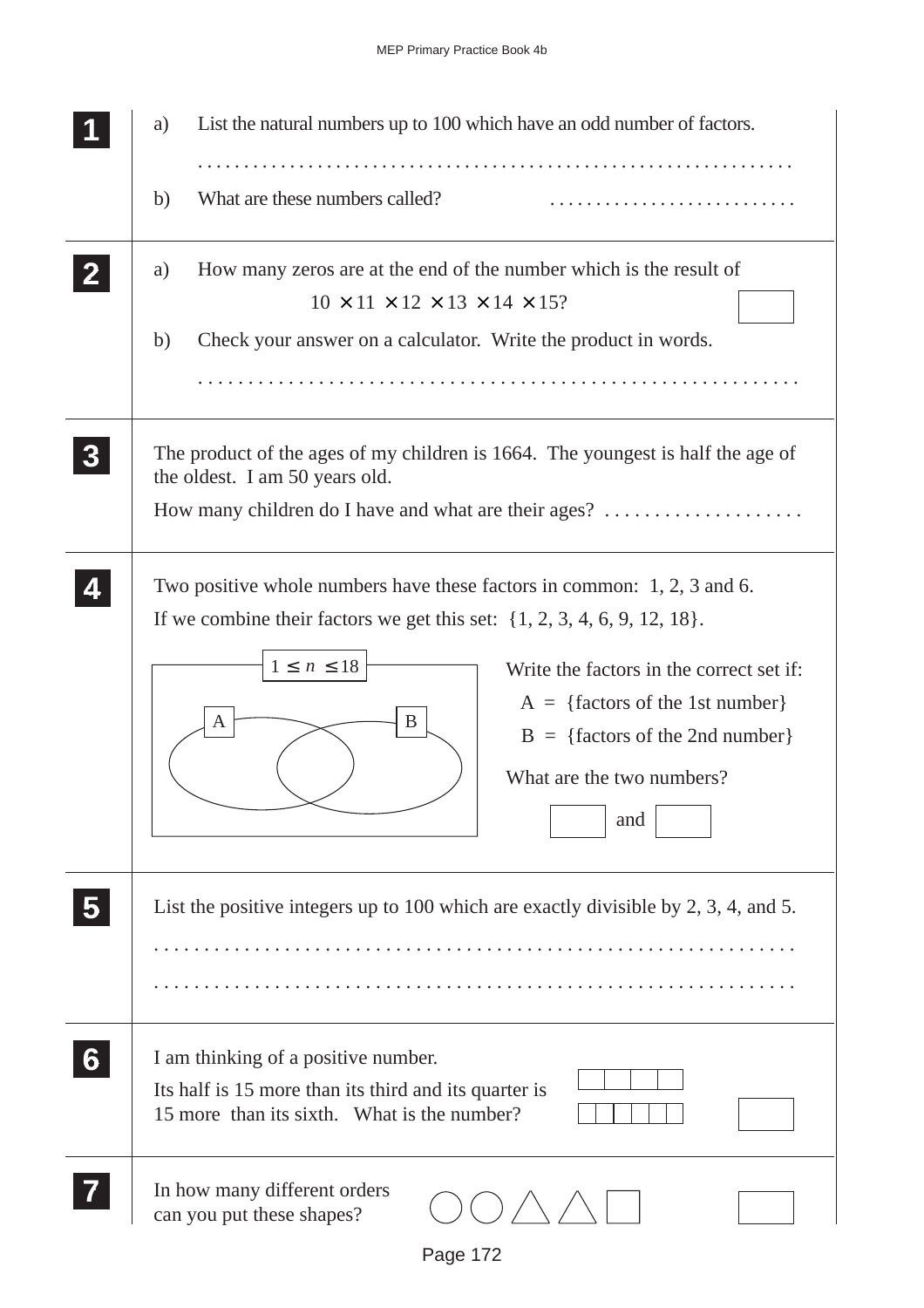| The perimeter of a triangle is 10 cm and the length of each side is a whole cm.<br>Are these statements true or false? Write a $\vee$ if true and a $\chi$ if false.                                        |  |  |  |  |
|-------------------------------------------------------------------------------------------------------------------------------------------------------------------------------------------------------------|--|--|--|--|
| The triangle has only one side which is 1 cm long.<br>a)                                                                                                                                                    |  |  |  |  |
| The triangle could have only one side which is 2 cm long.<br>b)                                                                                                                                             |  |  |  |  |
| The triangle has only one side which is 3 cm long.<br>$\mathbf{c})$                                                                                                                                         |  |  |  |  |
| The triangle has only one side which is 5 cm long.<br>$\rm d)$                                                                                                                                              |  |  |  |  |
| We want to rearrange some books on two bookshelves.                                                                                                                                                         |  |  |  |  |
| At the moment, there are 156 books on the bottom shelf and on the top shelf<br>there are 30 books more than there are on the bottom shelf.                                                                  |  |  |  |  |
| Rearrange the books so that there are:                                                                                                                                                                      |  |  |  |  |
| a)                                                                                                                                                                                                          |  |  |  |  |
| one shelf has twice as many books as the other.  and<br>b)                                                                                                                                                  |  |  |  |  |
| The children are making up gift boxes for a large party.                                                                                                                                                    |  |  |  |  |
| If they put 4 sweets in each box, they can make 139 boxes and 2 sweets<br>a)<br>will be left over. How many sweets did they have?                                                                           |  |  |  |  |
|                                                                                                                                                                                                             |  |  |  |  |
| How many gift boxes would they make if they put 9 sweets in each box?<br>b)                                                                                                                                 |  |  |  |  |
|                                                                                                                                                                                                             |  |  |  |  |
| Three children in a family made a flower garden, 6 m wide and 12 m long.                                                                                                                                    |  |  |  |  |
| David said that he would look after 3 times more of it than his younger sister,<br>Ann. George, who was the eldest, said that he would work on as much of the<br>garden as his brother and sister together. |  |  |  |  |
| What area of the garden did each child take care of?                                                                                                                                                        |  |  |  |  |
|                                                                                                                                                                                                             |  |  |  |  |
|                                                                                                                                                                                                             |  |  |  |  |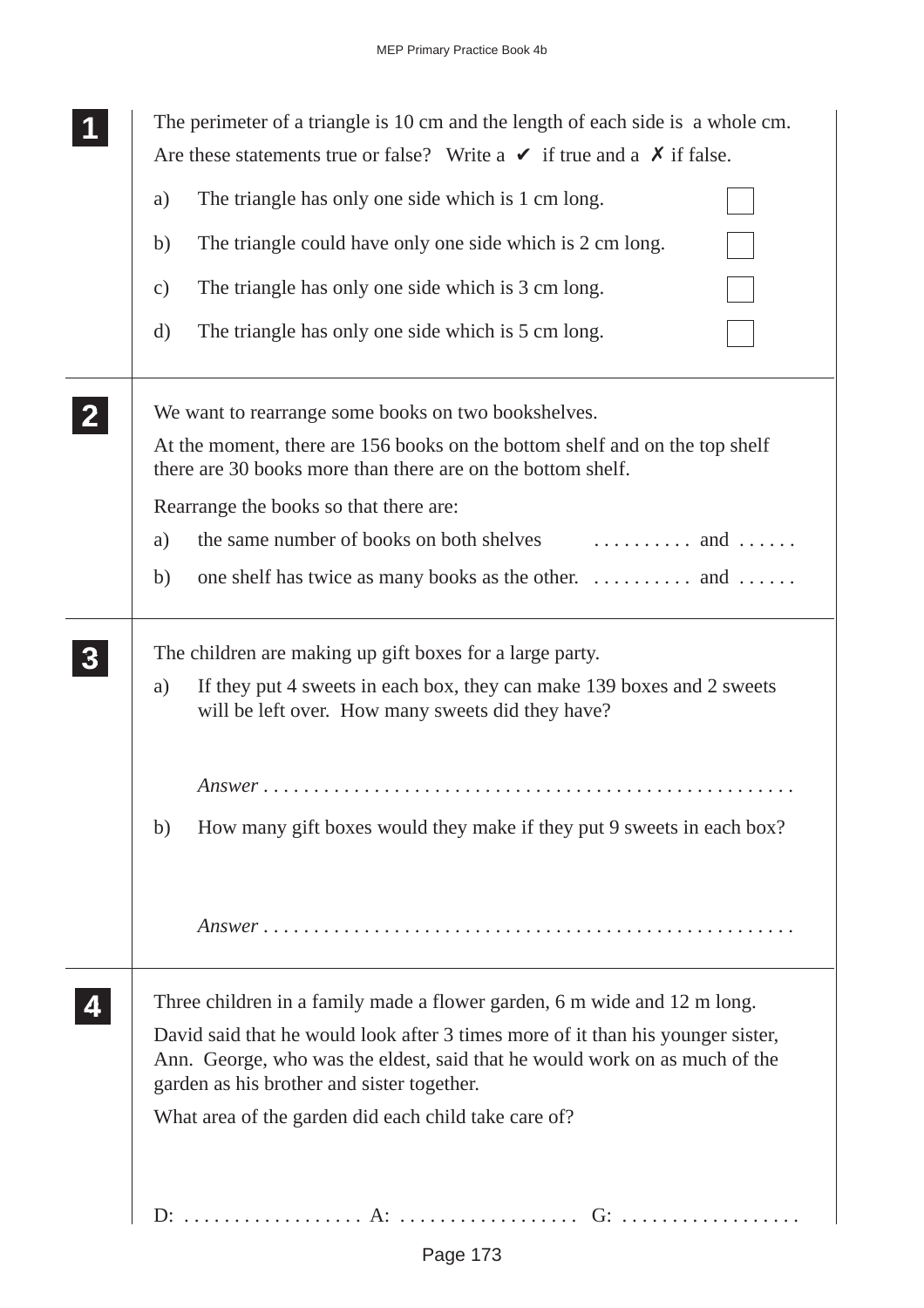|                | Sue spent half of her money. Then she spent another $£20$ and had $£80$ left.<br>How much money did Sue have at first?                                                                                                                                                                                                                 |  |  |  |  |
|----------------|----------------------------------------------------------------------------------------------------------------------------------------------------------------------------------------------------------------------------------------------------------------------------------------------------------------------------------------|--|--|--|--|
|                | Answer:                                                                                                                                                                                                                                                                                                                                |  |  |  |  |
| 2 <sub>1</sub> | Which positive integer can be written instead of the letter $x$ so that the<br>inequality is true?<br>$48 + x < 52 - x$ $x =$                                                                                                                                                                                                          |  |  |  |  |
| 3 <sub>l</sub> | An antiques dealer bought a vase for £700, then sold it for £800.<br>Then he bought the vase back again for £900 and sold it for £1000.<br>Did the antiques dealer make a profit or a loss?                                                                                                                                            |  |  |  |  |
| 4              | What is half of double the greatest 2-digit number?                                                                                                                                                                                                                                                                                    |  |  |  |  |
| 5 <sub>5</sub> | On a sheet of paper there are these 4 statements. Tick the only true one.<br>On this sheet there is exactly one false statement.<br>1.<br>2.<br>On this sheet there are exactly two false statements.<br>On this sheet there are exactly three false statements.<br>3.<br>On this sheet there are exactly four false statements.<br>4. |  |  |  |  |
| 6 <sup>1</sup> | At the market in <i>Hobbitland</i> , they offered 4 roosters for 2 geese or 2 roosters for<br>4 chickens.<br>How many roosters did Mrs Hobbit get for 1 goose and 2 chickens?                                                                                                                                                          |  |  |  |  |
|                | We want to cut out a cross from a square piece of material<br>which has sides of length 7 cm.<br>The width of each arm of the cross is 1cm.<br>How much material will be wasted?                                                                                                                                                       |  |  |  |  |
|                | $Answer: \ldots \ldots \ldots \ldots \ldots \ldots \ldots \ldots \ldots \ldots \ldots \ldots \ldots$                                                                                                                                                                                                                                   |  |  |  |  |